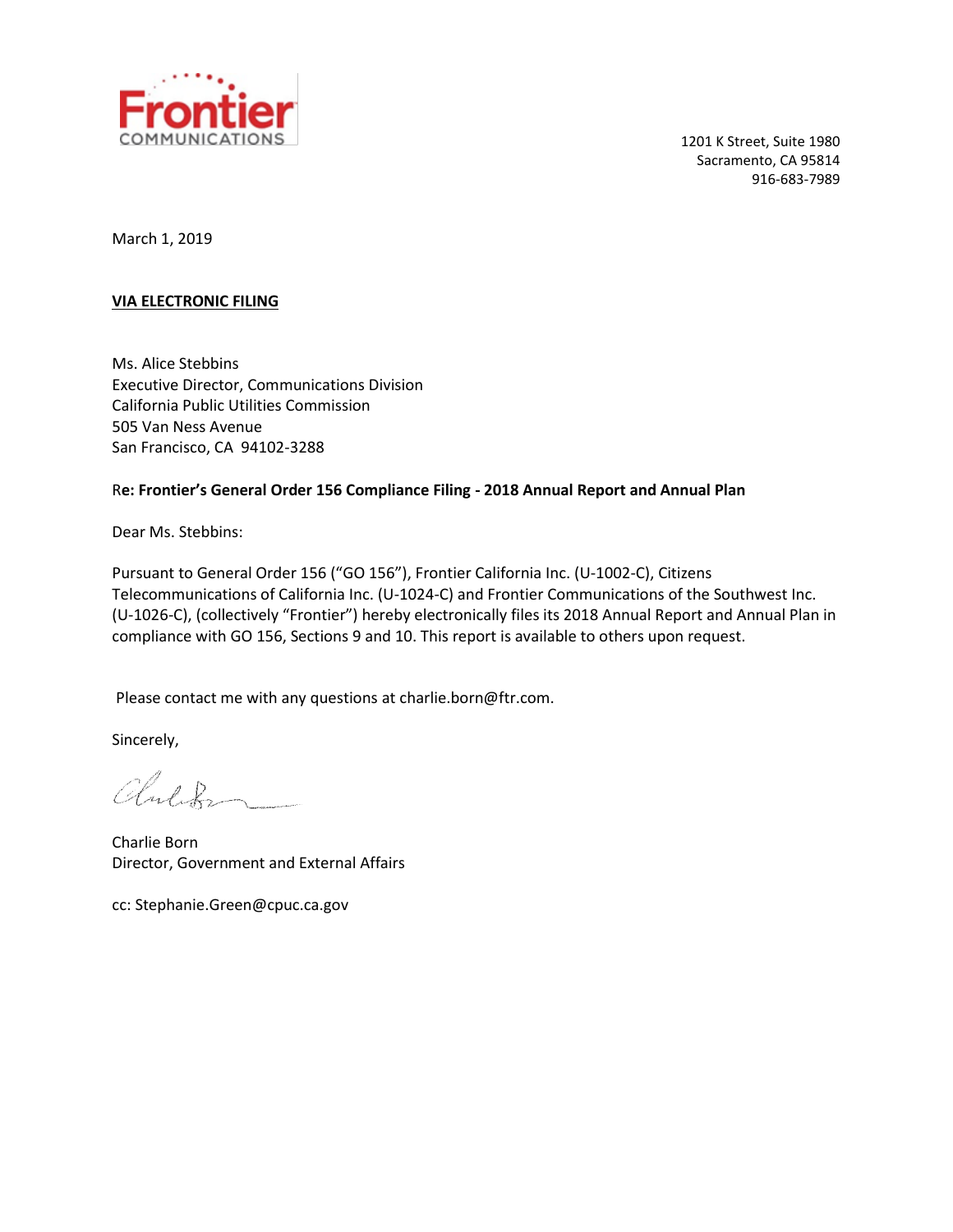

# **2018 ANNUAL REPORT AND ANNUAL PLAN**

## **WOMEN, MINORITY, DISABLED VETERAN, AND LGBT OWNED BUSINESS ENTERPRISES**

# **California Public Utilities Commission March 1, 2019**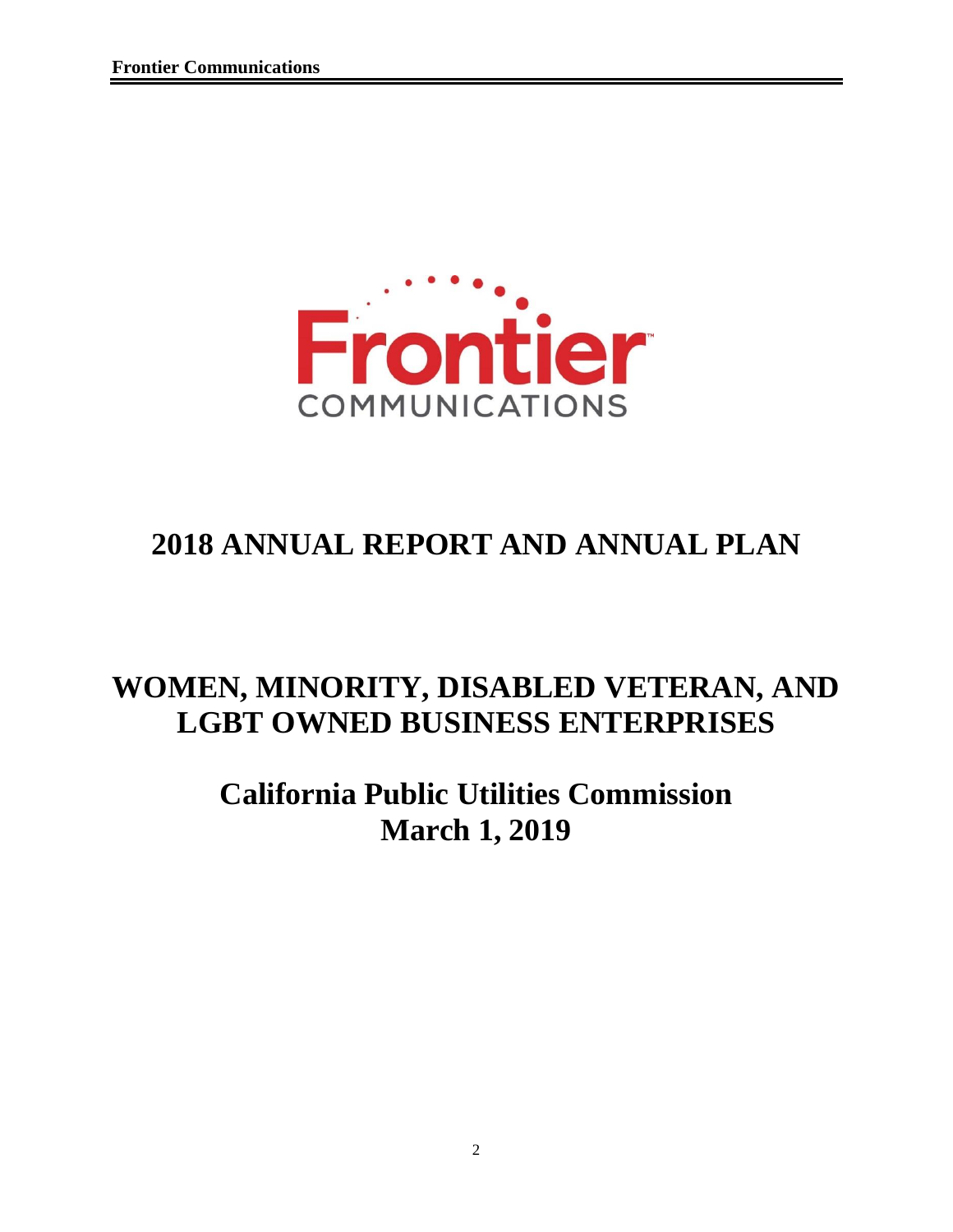

### 2018 ANNUAL REPORT AND ANNUAL PLAN

#### **TABLE OF CONTENTS**

| <b>Section</b> | <b>Description</b>                                                                   | Page |
|----------------|--------------------------------------------------------------------------------------|------|
|                | <b>INTRODUCTION</b>                                                                  | 4    |
| 9.0            | <b>2018 ANNUAL REPORT</b>                                                            |      |
| 9.1.1          | Description of WMDVLGBTBE Program Activities During the Previous Calendar Year       | 5    |
| 9.1.2          | <b>WMDVLGBTBE Annual Results by Ethnicity</b>                                        | 8    |
| 9.1.2          | WMDVLGBTBE Direct Procurement by Product and Service Categories                      | 9    |
| 9.1.2          | WMDVLGBTBE Subcontractor Procurement by Product and Service Categories               | 10   |
| 9.1.2          | WMDVLGBTBE Procurement by Standard Industrial Categories                             | 11   |
| 9.1.2          | Number of WMDVLGBTBE Suppliers and Revenue Reported to the Clearinghouse             | 12   |
| 9.1.2          | Description of WMDVLGBTBE Suppliers with California Majority Workforce               | 12   |
| 9.1.3          | <b>WMDVLGBTBE Program Expenses</b>                                                   | 13   |
| 9.1.4          | Description of Progress in Meeting or Exceeding Set Goals                            | 14   |
| 9.1.4          | <b>WMDVLGBTBE Results and Goals</b>                                                  | 14   |
| 9.1.5          | Description of Prime Contractor Utilization of WMDVLGBTBE Subcontractors             | 16   |
| 9.1.5          | Summary of Prime Contractor Utilization of WMDVLGBTBE Subcontractors                 | 16   |
| 9.1.6          | A List of WMDVLGBTBE Complaints Received and Current Status                          | 17   |
| 9.1.7          | Description of Efforts to Recruit WMDVLGBTBE Suppliers in Low Utilization Categories | 17   |
| 9.1.11         | <b>WMDVLGBTBE Fuel Procurement</b>                                                   | 17   |
| 10.0           | 2018 ANNUAL PLAN                                                                     |      |
| 10.1.1         | WMDVLGBTBE Annual SHORT, MID, AND LONG-TERM Goals                                    | 17   |
| 10.1.2         | Description of WMDVLGBTBE Planned Program Activities for the Next Calendar Year      | 19   |
| 10.1.3         | Plans for Recruiting WMDVLGBTBE Suppliers in Low Utilization Areas                   | 20   |
| 10.1.4         | Plans for Recruiting WMDVLGBTBE Suppliers Where Unavailable                          | 20   |
|                |                                                                                      |      |

10.1.5 Plans for Encouraging Prime Contractors to Subcontract WMDVLGBTBE Suppliers 21 10.1.6 Plans for Complying with WMDVLGBTBE Program Guidelines 21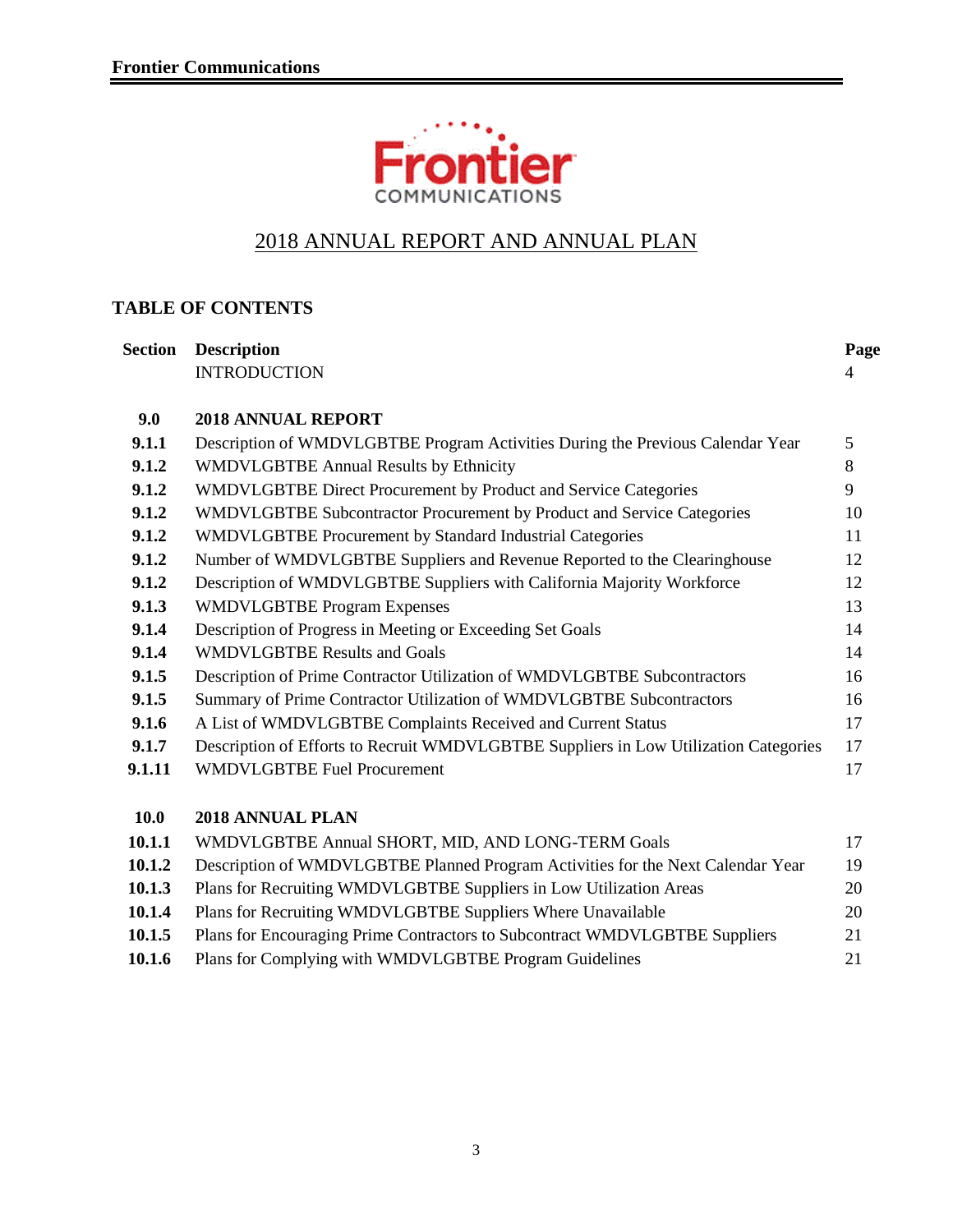#### **INTRODUCTION**

Frontier California Inc. (U-1002-C), Citizens Telecommunications of California Inc. (U-1024-C) and Frontier Communications of the Southwest Inc. (U-1026-C), (collectively "Frontier") submits this consolidated 2018 Annual Report and Annual Plan in compliance with General Order 156 ("GO 156") of the California Public Utilities Commission ("CPUC").

This report documents Frontier's supplier diversity activities and results for 2018, the second full year since Frontier assumed operation of the landline operations of Verizon California Inc. as approved in D.15-12-005. Frontier has made significant progress in achieving GO 156 goals and supplier diversity commitments made in the acquisition, including a 12 percent annual increase in total spend with diverse suppliers – from 36.09 percent in 2017 to 40.47 percent in 2018.

Frontier has made supplier diversity a priority with senior leadership and throughout the organization as a component of an overall corporate commitment to diversity and inclusion. This report describes Frontier's specific procurement practices, internal program activities, and significant partnerships with external organizations that are driving Frontier's continued improvement in achieving GO 156 goals. Frontier's total 2018 spend with minority business enterprises ("MBE") and women business enterprises ("WBE") exceeded GO 156 goals. Frontier has developed targeted initiatives designed to increase procurement opportunities for disabled veteran business enterprises ("DVBE") and lesbian, gay, bisexual and transgender ("LGBT") business enterprises.

Frontier actively seeks procurement opportunities for WMDVLGBTBEs to increase their capacity and grow our supplier diversity program. However, we are sometimes impacted by changes in structure, ownership and certification of WMDVLGBTBEs. Supplier diversity is a journey not a destination. At Frontier, we realize that supplier diversity requires a focused commitment for continued improvement and Frontier is committed to providing access, growth and development opportunities for WMDVLGBTEs.

Frontier is committed to continuous improvement in its supplier diversity program, including significant initiatives for 2018 described in this report, aimed at achieving results to meet or exceed GO 156 goals in all categories.

Frontier discusses each topic required in this report in Sections 9.1.1 through 9.1.11.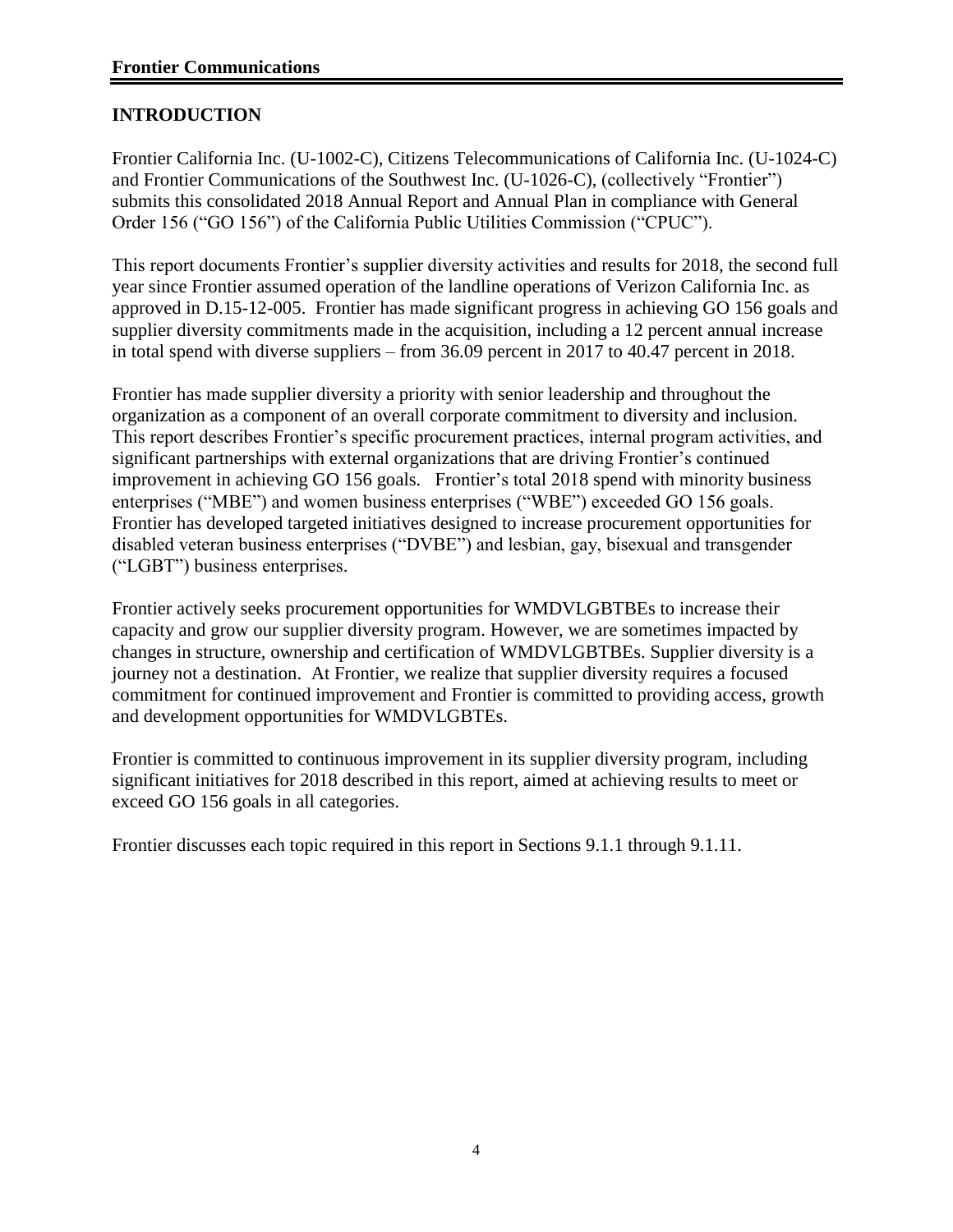#### **9.0 2018 ANNUAL REPORT**

| <b>Frontier Communications</b>                                                 | 2018 | G.O. #156 Sec. 9.1.1 |
|--------------------------------------------------------------------------------|------|----------------------|
| Description of WMDVLGBTBE Program Activities During the Previous Calendar Year |      |                      |

Frontier is committed to increasing year over year spend with diverse suppliers. In 2018, Frontier continued to focus on total spend improvement to meet its women, minority, disabled veteran, and lesbian, gay, bisexual and transgender business enterprise (WMDVLGBTBE) goals. Including diverse suppliers in our sourcing process allows us to provide unsurpassed value to our customers by helping increase the number and types of quality products and services Frontier offers.

#### **INTERNAL PROGRAM ACTIVITIES**

Below are some of the highlights from 2018:

- In 2018, Frontier's strategic sourcing team renegotiated grandfathered service agreements in the category of construction and outside plant maintenance to provide additional access for California WMDVLGBTBEs.
- Frontier continued its commitment to supplier diversity by communicating the importance of and how to include diverse suppliers in the sourcing process to California employees with operations and purchasing responsibilities. Frontier's senior leadership issued multiple communications outlining the importance of and our commitment to supplier diversity.
- Frontier has continued to make significant investments in technology to improve our ability to register and monitor suppliers in our online strategic sourcing portal.
- The Frontier sourcing team performed a detailed evaluation of spend to identify goods and services that are coming up for bid to ensure that we are focused on areas where we can make an impact.
- Frontier has continued to review group and individual diverse spending goals in order to drive utilization of diverse suppliers.
- Frontier reviewed detailed spend analytics that categorize vendors and spend; and allows users to identify top areas of opportunity. We have built out a robust calendar of sourcing opportunities that is reviewed at least quarterly by program leadership to ensure diverse suppliers are included in spend opportunities.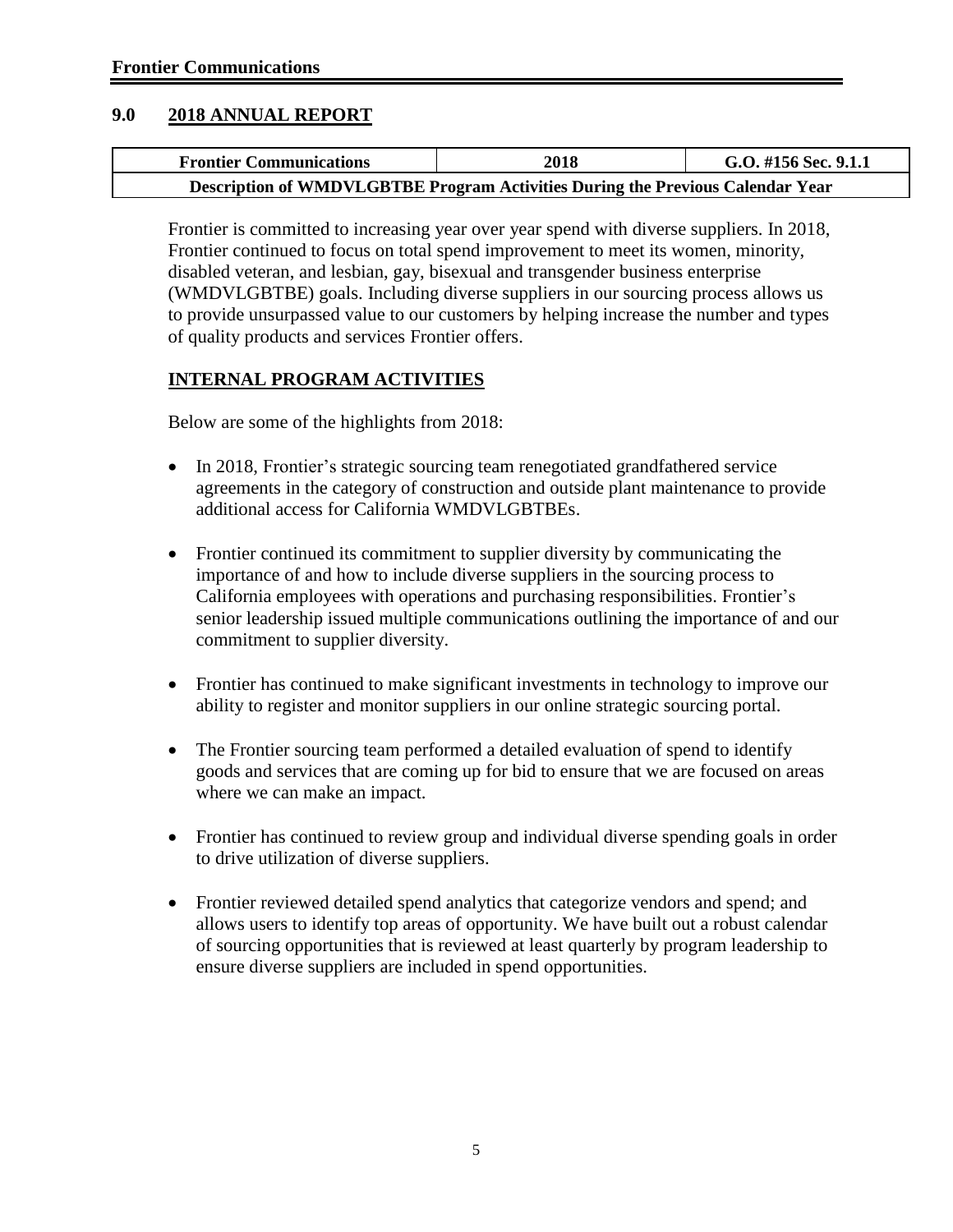#### **EXTERNAL PROGRAM ACTIVITIES**

- Frontier continued to encourage its prime suppliers to include WMDVLGBTBEs in their subcontracting activities and report on their results. We encouraged our vendors to report Tier 2 spend on a quarterly basis. The implementation of technology has dramatically increased our visibility and control over the program. As a result, Frontier experienced significant improvements in Tier 2 tracking and reporting.
- In 2018, Frontier hosted supplier sessions in the categories of facilities and construction. The sessions matched Frontier prime suppliers with pre-vetted MWDVLGBTBE suppliers recommended for participation by local chambers and community-based organizations. The sessions included discussions of prime contractor requirements and contracting opportunities for MWDVLGBTBE suppliers.
- Frontier held its 2018 Supplier Summit at its offices in Thousand Oaks, California. The two-day event brought together representatives from 25 of Frontier's prime suppliers. Day one of the Supplier Summit was aimed at reinforcing the relationship between Frontier and its key prime suppliers. The second day of the Supplier Summit gave key Frontier business leaders the opportunity to meet with 10 diverse suppliers and provided an excellent opportunity to make new business connections and strengthen existing relationships.

The following are some of the matchmaking sessions and events Frontier sponsored or participated in across the state.

- Frontier partnered with the Asian Business Association Los Angeles on its "Women Business Pioneers Symposium" designed to celebrate the achievements of Asian American women, and to provide an opportunity to learn from successful female businesswomen., Frontier's Director of Strategic Sourcing & Supplier Diversity represented Frontier at the matchmaking session.
- Frontier participated in the American Indian Chamber of Commerce of California's "Capacity Building Training Program" designed to provide American Indian business owners with practical information and training on starting new businesses, capacity building for existing businesses, and providing technical support for all business sizes once they receive procurement opportunities. For the second year, Frontier's sales directors provided mentorship to the youth at the 2018 Youth Expo.
- Frontier was the premier sponsor of the Black Business Association's 2018 Procurement Summit Series". The summit focuses on specific contracting opportunity areas and educated businesses on what is required to compete in these spaces and match prepared, experienced diverse businesses with procurement and business line decision makers. Frontier's Director of Strategic Sourcing & Supplier Diversity represented Frontier at the matchmaking session and participated in the panel discussion.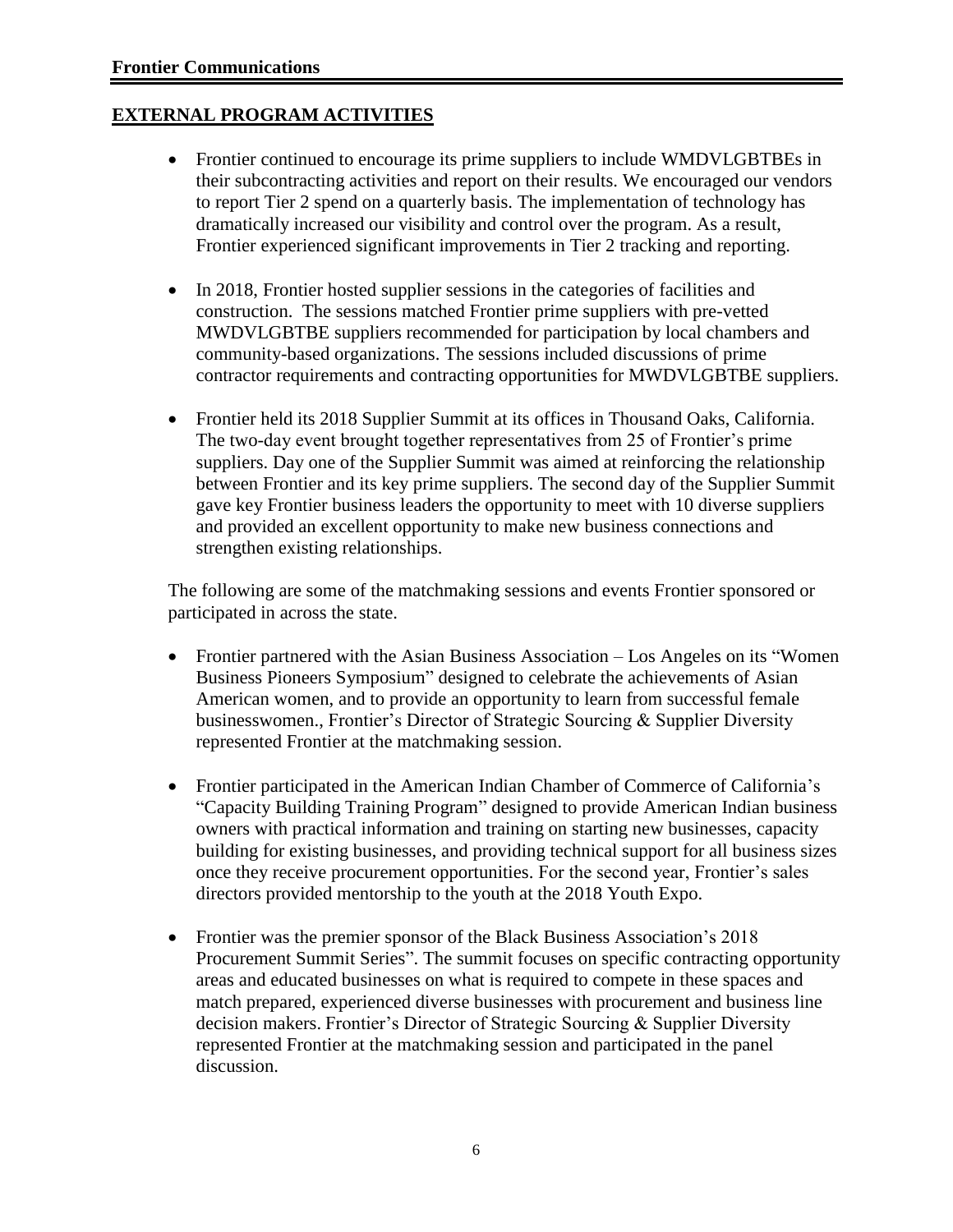- Frontier partnered with the California Black Chamber of Commerce on the "2018 Legislative Reception and Policy Luncheon."
- Frontier sponsored the California Conference of the NAACP on its  $6<sup>th</sup>$  Annual Hall of Fame Event. The event honors extraordinary individuals who have made their mark in history and positively impacted lives through their public service, leadership and philanthropic endeavors.
- Frontier partnered with the Greenlining Institute on its  $25<sup>th</sup>$  Annual Economic Summit. The summit brings together nearly 1,000 cross-sector leaders to collaborate on solutions to the most pressing issues facing communities of color.
- In 2018, Frontier partnered with the Latin Business Association ("LBA") on its "Supplier Diversity Procurement Boot Camp." The boot camp offers hands on training on the key elements of what it takes to develop and sustain a highperformance business.
- Frontier partnered with the National Asian American Coalition on its "15th Annual Economic Development & Empowerment Conference." The conference focused on small business innovations and growth challenges.
- Frontier partnered with Veterans in Business on its "2<sup>nd</sup> Annual National Convention." Over 300 veteran businesses, corporations, and government agencies were in attendance. This two-day conference featured motivational speakers, exhibitors, workshops and networking. Frontier's Director of Strategic Sourcing & Supplier Diversity was the recipient of the "Bravo Zulu Award" which recognizes her hard work in helping the veteran business community succeed.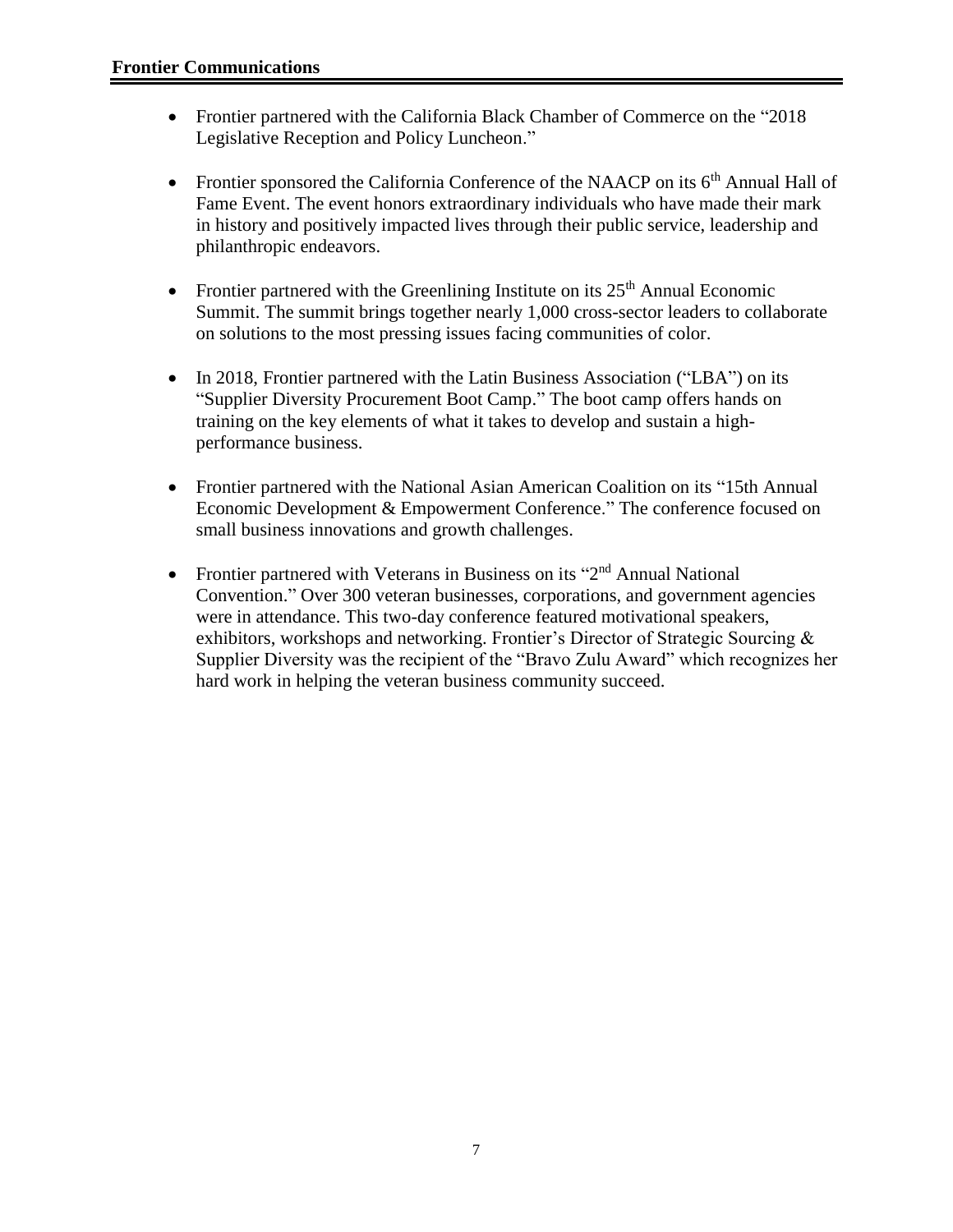## **9.1.2 WMDVLGBTBE Annual Results by Ethnicity**

|                |                      | <b>Frontier Communications</b>      |                                                                                           | G.O. #156 Sec. 9.1.2                          |              |              |        |  |  |
|----------------|----------------------|-------------------------------------|-------------------------------------------------------------------------------------------|-----------------------------------------------|--------------|--------------|--------|--|--|
|                |                      |                                     |                                                                                           | <b>WMDVLGBTBE Annual Results by Ethnicity</b> |              |              |        |  |  |
|                |                      |                                     |                                                                                           |                                               |              |              |        |  |  |
|                |                      |                                     | 2018] of Report                                                                           |                                               |              |              |        |  |  |
|                |                      |                                     |                                                                                           | <b>Direct</b>                                 | Sub          | Total \$     | %      |  |  |
| 1              |                      | Asian Pacific American              |                                                                                           | \$4,142,678                                   | \$311,865    | \$4,454,543  | 2.27%  |  |  |
| $\overline{2}$ | <b>Minority</b>      | African American                    |                                                                                           | \$0                                           | \$2,376,668  | \$2,376,668  | 1.21%  |  |  |
| $\overline{3}$ | <b>Male</b>          | Hispanic American                   |                                                                                           | \$26,384,187                                  | \$0          | \$26,384,187 | 13.46% |  |  |
| $\overline{4}$ |                      | Native American                     |                                                                                           | \$9,455                                       | \$0          | \$9,455      | 0.00%  |  |  |
| $\overline{5}$ |                      | <b>Total Minority Male</b>          |                                                                                           | \$30,536,320                                  | \$2,688,533  | \$33,224,853 | 16.94% |  |  |
| $\overline{6}$ |                      | Asian Pacific American              |                                                                                           | \$33,652                                      | \$763,572    | \$797,224    | 0.40%  |  |  |
| $\overline{7}$ |                      | African American                    |                                                                                           | \$0                                           | \$0          | \$0          | 0.00%  |  |  |
| $\overline{8}$ | <b>Minority</b>      | Hispanic American                   |                                                                                           | \$6,468,883                                   | \$5,855,726  | \$12,324,609 | 6.29%  |  |  |
| $\overline{9}$ | Female               | Native American                     |                                                                                           | \$30,537                                      | \$159,940    | \$190,477    | 0.10%  |  |  |
| 10             |                      | <b>Total Minority Female</b>        |                                                                                           | \$6,533,071                                   | \$6,779,238  | \$13,312,309 | 6.79%  |  |  |
|                |                      |                                     |                                                                                           |                                               |              |              |        |  |  |
| 11             |                      |                                     | Total Minority Business Enterprise (MBE)                                                  | \$37,069,391                                  | \$9,467,771  | \$46,537,162 | 23.73% |  |  |
|                |                      |                                     |                                                                                           |                                               |              |              |        |  |  |
| 12             |                      | Women Business Enterprise (WBE)     |                                                                                           | \$26,385,668                                  | \$4,918,597  | \$31,304,265 | 15.97% |  |  |
|                |                      |                                     |                                                                                           |                                               |              |              |        |  |  |
|                |                      | Lesbian, Gay, Bisexual, Transgender |                                                                                           |                                               |              |              |        |  |  |
| 13             |                      | <b>Business Enterprise (LGBTBE)</b> |                                                                                           | \$0                                           | \$0          | \$0          | 0.00%  |  |  |
|                |                      |                                     |                                                                                           |                                               |              |              |        |  |  |
|                |                      | <b>Disabled Veteran Business</b>    |                                                                                           |                                               |              |              |        |  |  |
| 14             |                      | Enterprise (DVBE)                   |                                                                                           | \$1,356,734                                   | \$153,113    | \$1,509,847  | 0.77%  |  |  |
|                |                      |                                     |                                                                                           |                                               |              |              |        |  |  |
| 15             |                      | Other 8(a)*                         |                                                                                           | \$0                                           | \$0          | \$0          | 0.00%  |  |  |
|                |                      |                                     |                                                                                           |                                               |              |              |        |  |  |
| 16             |                      | <b>TOTAL WMDVLGBTBE</b>             |                                                                                           | \$64,811,793                                  | \$14,539,481 | \$79,351,274 | 40.47% |  |  |
|                | 17 Net Procurement** |                                     | \$196,075,192                                                                             |                                               |              |              |        |  |  |
|                |                      |                                     |                                                                                           |                                               |              |              |        |  |  |
|                |                      |                                     | NOTE: * FIRMS CLASSIFIED AS 8(a) OF SMALL BUSINESS ADMINISTRATION INCLUDES NON-WMDVLGBTBE |                                               |              |              |        |  |  |
|                |                      | Direct - DIRECT PROCUREMENT         | ** NET PROCUREMENT INCLUDES PURCHASE ORDER, NON-PURCHASE ORDER, AND CREDIT CARD DOLLARS   |                                               |              |              |        |  |  |
|                |                      |                                     | <b>Sub - SUBCONTRACTOR PROCUREMENT</b>                                                    |                                               |              |              |        |  |  |
|                |                      |                                     | %- PERCENTAGE OF NET PROCUREMENT                                                          |                                               |              |              |        |  |  |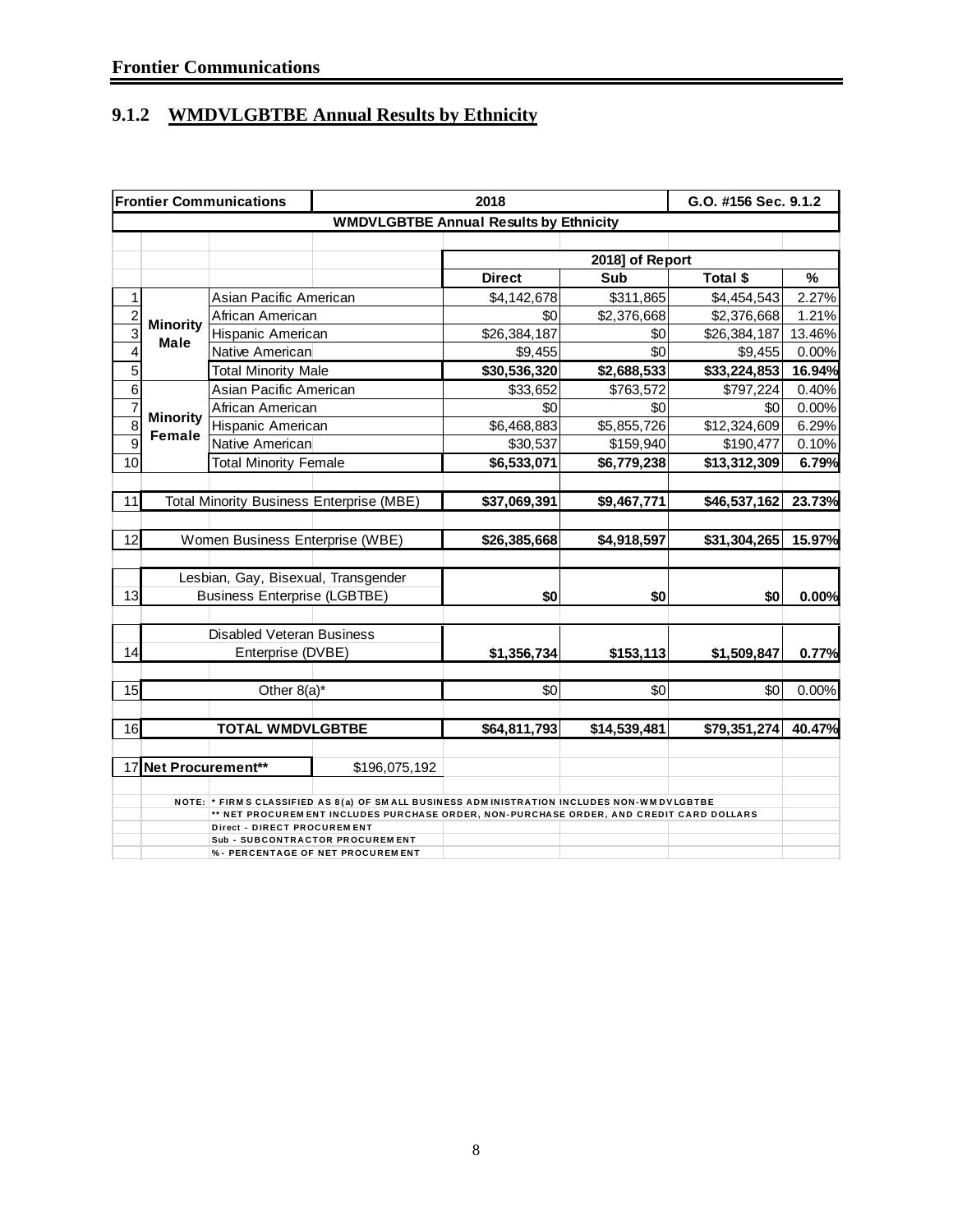|                |                        | <b>Frontier Communications</b>                  |                                                                                           |               | 2018            |        | G.O. #156 Sec. 9.1.2 |        |              |        |
|----------------|------------------------|-------------------------------------------------|-------------------------------------------------------------------------------------------|---------------|-----------------|--------|----------------------|--------|--------------|--------|
|                |                        |                                                 | <b>WMDVLGBTBE Direct Procurement by Product and Service Categories</b>                    |               |                 |        |                      |        |              |        |
|                |                        |                                                 |                                                                                           |               |                 |        |                      |        |              |        |
|                |                        |                                                 |                                                                                           |               | <b>Products</b> |        | <b>Services</b>      |        | Total        |        |
|                |                        |                                                 |                                                                                           |               | \$              | %      | \$                   | $\%$   | \$           | %      |
| 1              |                        | Asian Pacific American                          |                                                                                           | Direct        | \$3,695,257     | 1.88%  | \$447,421            | 0.23%  | \$4,142,678  | 2.11%  |
| $\overline{c}$ |                        | African American                                |                                                                                           | Direct        | \$0             | 0.00%  | \$0                  | 0.00%  | \$0          | 0.00%  |
| 3              | Minority<br>Male       | Hispanic American                               |                                                                                           | Direct        | \$10,457,384    | 5.33%  | \$15,926,803         | 8.12%  | \$26,384,187 | 13.45% |
| $\overline{4}$ |                        | Native American                                 |                                                                                           | Direct        | \$0.00          | 0.00%  | \$9,455              | 0.00%  | \$9,455      | 0.00%  |
| $\overline{5}$ |                        | <b>Total Minority Male</b>                      |                                                                                           | Direct        | \$14,152,641    | 7.22%  | \$16,383,679         | 8.35%  | \$30,536,320 | 15.57% |
| 6              |                        | Asian Pacific American                          |                                                                                           | Direct        |                 | 0.00%  | \$33,652             | 0.02%  | \$33,652     | 0.02%  |
| $\overline{7}$ | <b>Minority</b>        | African American                                |                                                                                           | Direct        | \$0             | 0.00%  | \$0                  | 0.00%  | \$0          | 0.00%  |
| 8              | Female                 | Hispanic American                               |                                                                                           | Direct        | \$0             | 0.00%  | \$6,468,882          | 3.30%  | \$6,468,883  | 3.30%  |
| 9              |                        | Native American                                 |                                                                                           | Direct        |                 | 0.00%  | \$30,537             | 0.00%  | \$30,537     | 0.00%  |
| 10             |                        | <b>Total Minority Female</b>                    |                                                                                           | Direct        | \$0             | 0.00%  | \$6,533,071          | 3.33%  | \$6,533,071  | 3.33%  |
|                |                        |                                                 |                                                                                           |               |                 |        |                      |        |              |        |
| 11             |                        | <b>Total Minority Business Enterprise (MBE)</b> |                                                                                           | Direct        | \$14,152,641    | 7.22%  | \$22,916,750         | 11.69% | \$37,069,391 | 18.91% |
|                |                        |                                                 |                                                                                           |               |                 |        |                      |        |              |        |
| 12             |                        | Women Business Enterprise (WBE)                 |                                                                                           | Direct        | \$18,163,203    | 9.26%  | \$8,222,465          | 4.20%  | \$26,385,668 | 13.46% |
|                |                        |                                                 |                                                                                           |               |                 |        |                      |        |              |        |
|                |                        |                                                 | Lesbian, Gay, Bisexual, Transgender Business                                              |               |                 |        |                      |        |              |        |
| 13             |                        | Enterprise (LGBTBE)                             |                                                                                           | Direct        | \$0             | 0.00%  | \$0                  | 0.00%  | \$0          | 0.00%  |
|                |                        |                                                 |                                                                                           |               |                 |        |                      |        |              |        |
|                |                        |                                                 |                                                                                           |               |                 |        |                      |        |              |        |
| 14             |                        |                                                 | Disabled Veteran Business Enterprise (DVBE)                                               | Direct        | \$22,090        | 0.01%  | \$1,334,644          | 0.68%  | \$1,356,734  | 0.69%  |
|                |                        |                                                 |                                                                                           |               |                 |        |                      |        |              |        |
| 15             |                        | Other $8(a)^*$                                  |                                                                                           | Direct        | \$0             | 0.00%  | \$0                  | 0.00%  | \$0          | 0.00%  |
|                |                        |                                                 |                                                                                           |               |                 |        |                      |        |              |        |
| 16             |                        | <b>TOTAL WMDVLGBTBE</b>                         |                                                                                           | <b>Direct</b> | \$32,337,934    | 16.49% | \$32,473,859         | 16.56% | \$64,811,793 | 33.05% |
|                |                        |                                                 |                                                                                           |               |                 |        |                      |        |              |        |
|                |                        |                                                 |                                                                                           |               |                 |        |                      |        |              |        |
|                |                        | 17 Total Product Procurement                    | \$32,337,934                                                                              |               |                 |        |                      |        |              |        |
|                |                        |                                                 |                                                                                           |               |                 |        |                      |        |              |        |
|                |                        | 18 Total Service Procurement                    | \$32,473,859                                                                              |               |                 |        |                      |        |              |        |
|                |                        |                                                 |                                                                                           |               |                 |        |                      |        |              |        |
| 19             | Net Procurement**      |                                                 | \$196,075,192                                                                             |               |                 |        |                      |        |              |        |
|                |                        |                                                 |                                                                                           |               |                 |        |                      |        |              |        |
|                | <b>Total Number of</b> |                                                 |                                                                                           |               |                 |        |                      |        |              |        |
|                | WMDVLGBTBEs that       |                                                 |                                                                                           |               |                 |        |                      |        |              |        |
| 20             |                        | <b>Received Direct Spend</b>                    | 88                                                                                        |               |                 |        |                      |        |              |        |
|                |                        |                                                 | NOTE: * FIRMS CLASSIFIED AS 8(a) OF SMALL BUSINESS ADMINISTRATION INCLUDES NON-WMDVLGBTBE |               |                 |        |                      |        |              |        |
|                |                        |                                                 | ** NET PROCUREMENT INCLUDES PURCHASE ORDER, NON-PURCHASE ORDER, AND CREDIT CARD DOLLARS   |               |                 |        |                      |        |              |        |
|                |                        | <b>Direct - DIRECT PROCUREMENT</b>              | Sub - SUBCONTRACTOR PROCUREM ENT                                                          |               |                 |        |                      |        |              |        |
|                |                        |                                                 | % - PERCENTAGE OF NET PROCUREMENT                                                         |               |                 |        |                      |        |              |        |
|                |                        |                                                 |                                                                                           |               |                 |        |                      |        |              |        |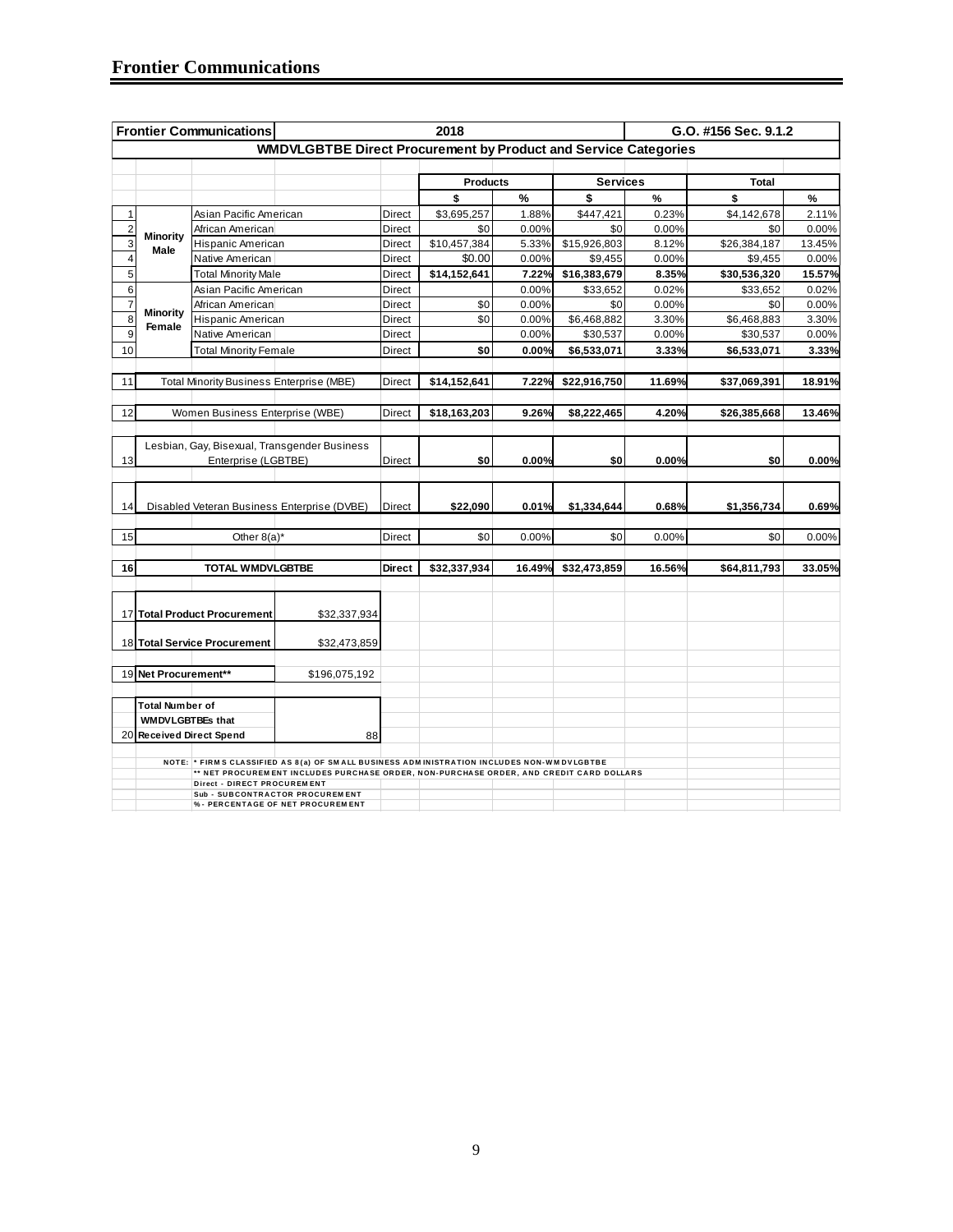|                |                      | <b>Frontier Communications</b>                  |                                                                                                                                                                                      |     | 2018            |               |                 |               | G.O. #156 Sec. 9.1.2 |       |
|----------------|----------------------|-------------------------------------------------|--------------------------------------------------------------------------------------------------------------------------------------------------------------------------------------|-----|-----------------|---------------|-----------------|---------------|----------------------|-------|
|                |                      |                                                 | WMDVLGBTBE Subcontractor Procurement by Product and Service Categories                                                                                                               |     |                 |               |                 |               |                      |       |
|                |                      |                                                 |                                                                                                                                                                                      |     |                 |               |                 |               |                      |       |
|                |                      |                                                 |                                                                                                                                                                                      |     | <b>Products</b> |               | <b>Services</b> |               | Total                |       |
|                |                      |                                                 |                                                                                                                                                                                      |     | \$              | $\frac{9}{6}$ | \$              | $\frac{9}{6}$ | \$                   | %     |
| $\mathbf{1}$   |                      | Asian Pacific American                          |                                                                                                                                                                                      | Sub | 421             | 0.00%         | \$311,444       | 0.16%         | \$311,865            | 0.16% |
| $\overline{2}$ | Minority             | African American                                |                                                                                                                                                                                      | Sub | 2,208,981       | 1.13%         | \$167,687       | 0.08%         | \$2,376,668          | 1.21% |
| 3              | Male                 | Hispanic American                               |                                                                                                                                                                                      | Sub | 0               | 0.00%         | \$0             | 0.00%         | \$0                  | 0.00% |
| 4              |                      | Native American                                 |                                                                                                                                                                                      | Sub | $\Omega$        | 0.00%         | \$0             | 0.00%         | \$0                  | 0.00% |
| 5              |                      | <b>Total Minority Male</b>                      |                                                                                                                                                                                      | Sub | 2,209,402       | 1.13%         | \$479,131       | 0.24%         | \$2,688,533          | 1.37% |
| $\overline{6}$ |                      | Asian Pacific American                          |                                                                                                                                                                                      | Sub | 146,369         | 0.07%         | \$617,203       | 0.31%         | \$763,572            | 0.38% |
| $\overline{7}$ | Minority             | African American                                |                                                                                                                                                                                      | Sub | $\mathbf 0$     | 0.00%         | \$0             | 0.00%         | \$0                  | 0.00% |
| 8              | Female               | Hispanic American                               |                                                                                                                                                                                      | Sub | \$5,770,565     | 2.94%         | \$85,161        | 0.04%         | \$5,855,726          | 2.98% |
| 9              |                      | Native American                                 |                                                                                                                                                                                      | Sub | $\Omega$        | 0.00%         | \$159,940       | 0.08%         | \$159,940            | 0.08% |
| 10             |                      | <b>Total Minority Female</b>                    |                                                                                                                                                                                      | Sub | 5,916,935       | 3.02%         | \$862,303       | 0.43%         | \$6,779,238          | 3.45% |
|                |                      |                                                 |                                                                                                                                                                                      |     |                 |               |                 |               |                      |       |
| 11             |                      | <b>Total Minority Business Enterprise (MBE)</b> |                                                                                                                                                                                      | Sub | \$8,126,337.00  | 4.14%         | \$1,341,434.00  | 0.68%         | \$9,467,771          | 4.82% |
|                |                      |                                                 |                                                                                                                                                                                      |     |                 |               |                 |               |                      |       |
| 12             |                      | Women Business Enterprise (WBE)                 |                                                                                                                                                                                      | Sub | \$2,228,324.00  | 1.14%         | \$2,690,273.00  | 1.37%         | \$4,918,597          | 2.51% |
|                |                      |                                                 |                                                                                                                                                                                      |     |                 |               |                 |               |                      |       |
|                |                      |                                                 | Lesbian, Gay, Bisexual, Transgender Business                                                                                                                                         |     | \$0.00          | 0.00%         | \$0.00          | 0.00%         | \$0                  | 0.00% |
| 13             |                      | Enterprise (LGBTBE)                             |                                                                                                                                                                                      | Sub |                 |               |                 |               |                      |       |
|                |                      |                                                 |                                                                                                                                                                                      |     |                 |               |                 |               |                      |       |
|                |                      |                                                 |                                                                                                                                                                                      |     | \$0.00          | 0.00%         | \$153,113.00    | 0.07%         | \$153,113            | 0.08% |
| 14             |                      |                                                 | Disabled Veteran Business Enterprise (DVBE)                                                                                                                                          | Sub |                 |               |                 |               |                      |       |
|                |                      |                                                 |                                                                                                                                                                                      |     |                 |               |                 |               |                      |       |
| 15             |                      | Other $8(a)^*$                                  |                                                                                                                                                                                      | Sub | \$0.00          | 0.00%         | \$0.00          | 0.00%         | \$0                  | 0.00% |
| 16             |                      | <b>TOTAL WMDVLGBTBE</b>                         |                                                                                                                                                                                      | Sub | \$10,354,661    | 5.28%         | \$4,184,820     | 2.13%         | \$14,539,481         | 7.42% |
|                |                      |                                                 |                                                                                                                                                                                      |     |                 |               |                 |               |                      |       |
|                |                      |                                                 |                                                                                                                                                                                      |     |                 |               |                 |               |                      |       |
|                |                      | 17 Total Product Procurement                    | \$10,354,661                                                                                                                                                                         |     |                 |               |                 |               |                      |       |
|                |                      |                                                 |                                                                                                                                                                                      |     |                 |               |                 |               |                      |       |
|                |                      | 18 Total Service Procurement                    | \$4,184,820                                                                                                                                                                          |     |                 |               |                 |               |                      |       |
|                |                      |                                                 |                                                                                                                                                                                      |     |                 |               |                 |               |                      |       |
|                | 19 Net Procurement** |                                                 | \$196,075,192                                                                                                                                                                        |     |                 |               |                 |               |                      |       |
|                |                      |                                                 |                                                                                                                                                                                      |     |                 |               |                 |               |                      |       |
|                |                      |                                                 | NOTE: * FIRMS CLASSIFIED AS 8(a) OF SMALL BUSINESS ADMINISTRATION INCLUDES NON-WMDVLGBTBE<br>** NET PROCUREMENT INCLUDES PURCHASE ORDER, NON-PURCHASE ORDER, AND CREDIT CARD DOLLARS |     |                 |               |                 |               |                      |       |
|                |                      | Direct - DIRECT PROCUREMENT                     |                                                                                                                                                                                      |     |                 |               |                 |               |                      |       |
|                |                      |                                                 | Sub - SUBCONTRACTOR PROCUREMENT                                                                                                                                                      |     |                 |               |                 |               |                      |       |
|                |                      |                                                 | %- PERCENTAGE OF NET PROCUREMENT                                                                                                                                                     |     |                 |               |                 |               |                      |       |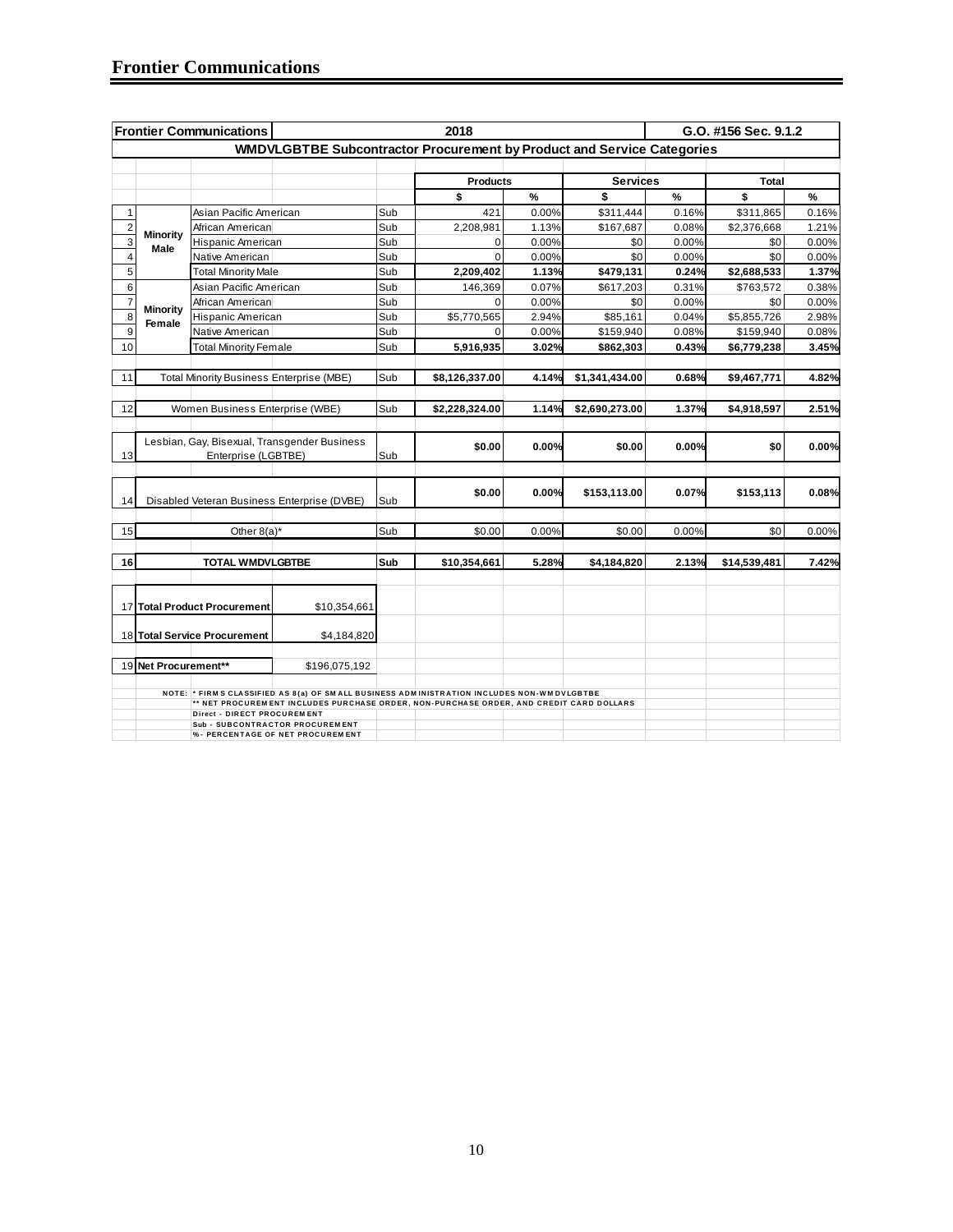| <b>Frontier Communications</b>                                                 |                           |                        |           |                                      | 2018     |              |                                                                 |                        | G. O. #156 Sec 9.1.2 |                                           |                               |                                      |                               |              |                   |      |                |
|--------------------------------------------------------------------------------|---------------------------|------------------------|-----------|--------------------------------------|----------|--------------|-----------------------------------------------------------------|------------------------|----------------------|-------------------------------------------|-------------------------------|--------------------------------------|-------------------------------|--------------|-------------------|------|----------------|
|                                                                                |                           |                        |           |                                      |          |              | <b>WMDVLGBTBE Procurement by Standard Industrial Categories</b> |                        |                      |                                           |                               |                                      |                               |              |                   |      |                |
|                                                                                |                           |                        |           |                                      | Minority |              |                                                                 |                        | Women                | Lesbian, Gay,<br>Bisexual,<br>Transgender | <b>Disabled</b><br>Veterans   |                                      |                               |              |                   |      |                |
|                                                                                |                           | Asian Pacific American |           | <b>African American</b>              |          |              | <b>Hispanic American</b>                                        | <b>Native American</b> |                      | <b>Business</b><br>Enterprise             | <b>Business</b><br>Enterprise | <b>Business</b><br><b>Enterprise</b> | <b>Business</b><br>Enterprise |              | Total             |      | Total          |
| <b>SIC Category</b>                                                            |                           | Male                   | Female    | Male                                 | Female   | Male         | Female                                                          | Male                   | Female               | (MBE)                                     | (WBE)                         | (LGBTBE)                             | (DVBE)                        | Other 8(a)** | <b>WMDVLGBTBE</b> |      | <b>Dollars</b> |
| Category 15 - Building Construction -                                          | \$                        | \$3,792,942            | \$65,504  |                                      |          | \$14,399,668 | 773,539<br>\$                                                   |                        |                      | \$19,031,653 \$                           | 3,916                         |                                      | \$1,088,749                   |              | $$20,124,318$ \$  |      | 60,397,752     |
| General Construction, Operative Builders                                       | $\%$                      | 1.93%                  | 0.03%     |                                      |          | 7.34%        | 0.39%                                                           |                        |                      | 9.71%                                     | 0.0%                          |                                      | 0.56%                         |              | 10.26%            |      | 30.80%         |
| Category 47 - Transportation Services                                          | $\frac{$}{\%}$            |                        |           | \$2,376,668                          |          |              | \$<br>71,186                                                    |                        |                      | \$2,447,854                               | \$108,510                     |                                      |                               |              | $$2,556,364$ \$   |      | 2,828,538      |
|                                                                                |                           |                        |           | 1.21%                                |          |              | 0.3%                                                            |                        |                      | 1.25%                                     | 0.05%                         |                                      |                               |              | 1.30%             |      | 1.44%          |
| <b>Category 48 - Business Consulting</b><br>Services, Not Elsewhere Classified | $\bullet$                 | \$79,158               |           |                                      |          |              | \$5,857,043                                                     |                        |                      | \$5,936,201                               | 585,789                       |                                      |                               |              | \$6,521,990       | - \$ | 11,441,743     |
|                                                                                | $\frac{9}{6}$             | 0.04%                  |           |                                      |          |              | 2.99%                                                           |                        |                      | 3.03%                                     | 0.30%                         |                                      |                               |              | 3.33%             |      | 5.84%          |
| Category 75 - Repair and Service                                               | $\boldsymbol{\mathsf{s}}$ | \$2,168                |           |                                      |          |              |                                                                 |                        |                      | \$2,168                                   | \$511,700                     |                                      | \$17,145                      |              | $$531,013$ \$     |      | 5,259,259      |
|                                                                                | $\frac{9}{6}$             | 0.0%                   |           |                                      |          |              |                                                                 |                        |                      | 0.0%                                      | 0.26%                         |                                      | 0.0%                          |              | 0.27%             |      | 2.68%          |
| <b>Category 73- Business Services</b>                                          | \$                        | 2,126                  | \$731,720 |                                      |          |              |                                                                 |                        | \$190,477            | \$926,188                                 | \$12,430,668                  |                                      |                               |              | $$13,356,856$ \$  |      | 23,707,997     |
|                                                                                | $\frac{9}{6}$             | 0.0%                   | 0.37%     |                                      |          |              |                                                                 |                        | 0.10%                | 0.47%                                     | 6.33%                         |                                      |                               |              | 6.81%             |      | 12.10%         |
| Category 72 - Logistics & Shipping                                             | l\$                       |                        |           |                                      |          |              |                                                                 |                        |                      |                                           | \$5,729,415                   |                                      |                               |              | $$5,729,415$ \$   |      | 9,498,494      |
|                                                                                | $\frac{1}{6}$             |                        |           |                                      |          |              |                                                                 |                        |                      |                                           | 2.92%                         |                                      |                               |              | 2.92%             |      | 4.84%          |
| <b>Category 87 - Facilities</b>                                                | l\$                       |                        |           |                                      |          | \$3,299,914  |                                                                 |                        |                      | \$3,832,914                               | \$971,506                     |                                      | \$140,011                     |              | $$4,944,431$ \$   |      | 20,003,523     |
|                                                                                | ℅                         |                        |           |                                      |          | 1.68%        |                                                                 |                        |                      | 1.95%                                     | 0.50%                         |                                      | 0.07%                         |              | 2.52%             |      | 10.20%         |
| Category 36 - Engineering & Maintenance<br><b>Services</b>                     | l \$                      | \$578,149              |           |                                      |          | \$8,684,605  | \$5,622,741                                                     | \$9,455                |                      | \$14,360,132                              | \$10,962,811                  |                                      | \$126,142                     |              | \$25,586,886      | .s   | 62,937,887     |
|                                                                                |                           | 0.3%                   |           |                                      |          | 4.43%        | 2.87%                                                           | 0.0%                   |                      | 7.33%                                     | 5.59%                         |                                      | 0.13%                         |              | 13.05%            |      | 32.10%         |
|                                                                                | $\sim$                    |                        |           |                                      |          |              |                                                                 |                        |                      |                                           |                               |                                      |                               |              |                   |      | 5 196,075,192  |
|                                                                                | l\$                       |                        |           |                                      |          |              |                                                                 |                        |                      |                                           |                               |                                      |                               |              |                   |      |                |
|                                                                                | %                         |                        |           |                                      |          |              |                                                                 |                        |                      |                                           |                               |                                      |                               |              |                   |      |                |
|                                                                                |                           |                        |           |                                      |          |              |                                                                 |                        |                      |                                           |                               |                                      |                               |              |                   |      |                |
|                                                                                | \$                        |                        |           | \$4,454,543 \$797,224 \$2,376,668 \$ |          | \$26,384,187 | \$12,324,609                                                    |                        |                      | \$9,455 \$190,477 \$46,537,162            | $$31,304,265$ \$              |                                      | $$1,509,847$ \$               |              | \$79,351,274      |      | \$196,075,192  |
| <b>TOTAL</b>                                                                   |                           |                        |           |                                      |          |              |                                                                 |                        |                      |                                           |                               |                                      |                               |              |                   |      |                |

**% 2.27% 0.40% 1.21% 0% 13.46% 6.29% 0% 0.10% 23.73% 15.97% 0% 0.77% 0% 40.47% 100%**

**Net Procurement\*\*\* \$196,075,192** 

**NOTE:\*FIRMS WITH MULIT MINORITY OWNERSHIP STATUS**

**\*\*FIRMS CLASSIFIED AS 8(a) OF SMALL BUSINESS ADMINISTRATION INCLUDES NON-WMDVLGBTBE \*\*\*NET PROCUREMENT INCLUDES PURCHASE ORDER, NON-PURCHASE ORDER, AND CREDIT CARD DOLLARS TOTAL DOLLARS - TOTAL PROCUREMENT DOLLAR AMOUNT IN THE SPECIFIC SIC CATEGORY** 

**% - PERCENTAGE OF TOTAL DOLLARS**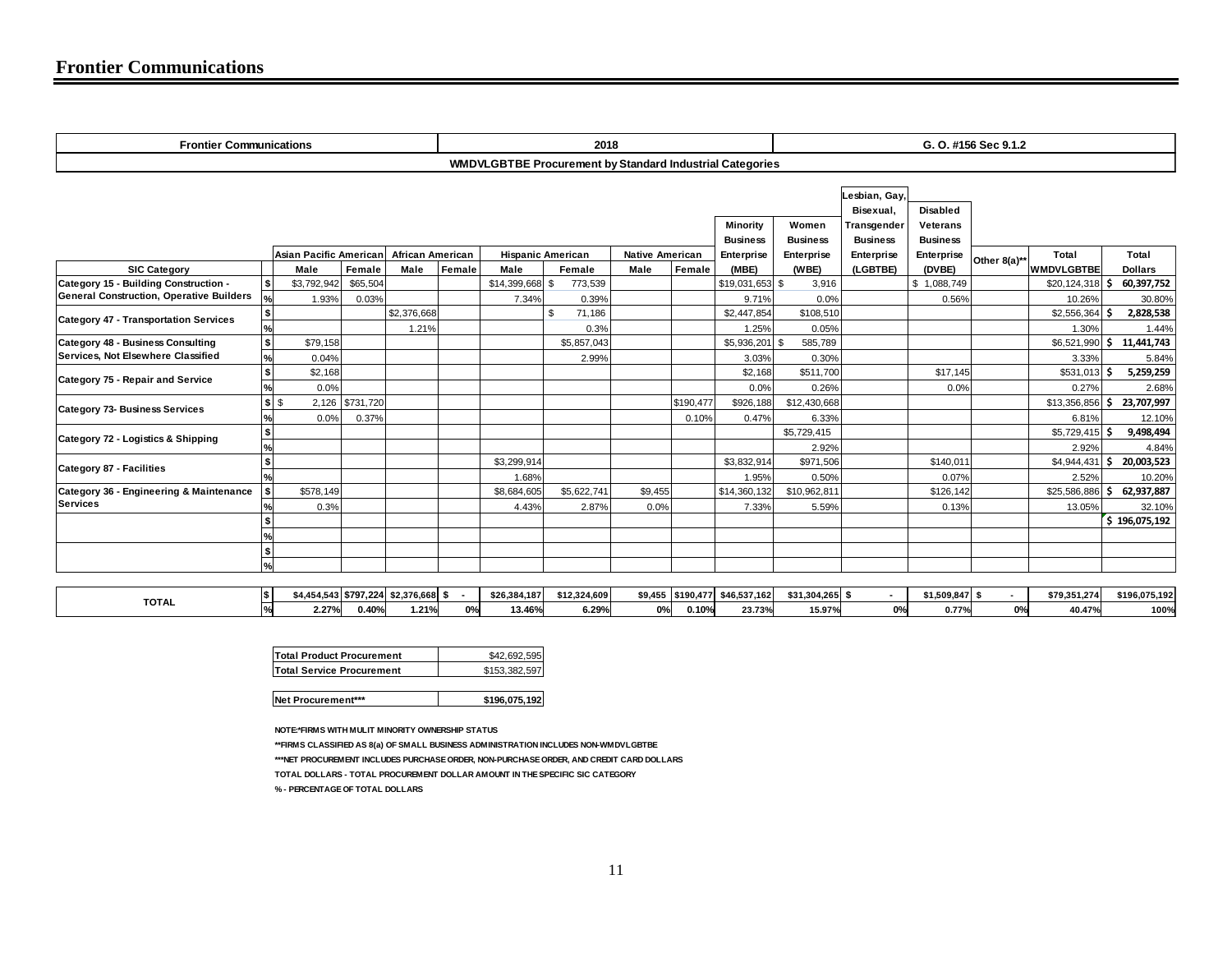#### **Frontier Communications**

|                       | <b>Frontier Communications</b> |                  |               |                                |             | 2018                                                                                      |                         |                | G. O. #156 Sec 9.1.2 (D.11-05-019 & D.06-11-028) |                |                |                    |
|-----------------------|--------------------------------|------------------|---------------|--------------------------------|-------------|-------------------------------------------------------------------------------------------|-------------------------|----------------|--------------------------------------------------|----------------|----------------|--------------------|
|                       |                                |                  |               |                                |             |                                                                                           |                         |                |                                                  |                |                |                    |
|                       |                                |                  |               |                                |             | Number of WMDVLGBTBE Suppliers and Revenue Reported to the Clearinghouse                  |                         |                |                                                  |                |                |                    |
|                       |                                |                  |               |                                |             |                                                                                           |                         |                |                                                  |                |                |                    |
|                       |                                |                  |               |                                |             |                                                                                           |                         |                |                                                  |                |                |                    |
|                       |                                |                  |               |                                |             | Data on Number of Suppliers                                                               |                         |                |                                                  |                |                |                    |
|                       |                                |                  |               | <b>Revenue Reported to CHS</b> |             |                                                                                           |                         |                | Utility-Specific 2018 Summary                    |                |                |                    |
| # WMDVLGBTBEs         | <b>MBE</b>                     | <b>WBE</b>       | LGBTBE        | <b>DVBE</b>                    | Other 8(a)* | <b>Grand Total</b>                                                                        | <b>MBE</b>              | WBE            | <b>LGBTBE</b>                                    | <b>DVBE</b>    | Other 8(a)*    | <b>Grand Total</b> |
| Under \$1 million     | 5                              | $\Omega$         | $\Omega$      | $\Delta$                       | $\Omega$    | 21                                                                                        | 5                       | $\Omega$       | $\Omega$                                         | $\overline{4}$ | $\Omega$       | 21                 |
| Under \$5 million     | 11                             | 23               | $\mathbf 0$   | 3                              | $\Omega$    | 21                                                                                        | 11                      | 23             | $\Omega$                                         | 3              | $\Omega$       | 21                 |
| Under \$10 million    | $\overline{2}$                 | $\overline{7}$   | $\mathbf 0$   | $\overline{2}$                 | $\mathbf 0$ | 26                                                                                        | $\overline{2}$          | $\overline{7}$ | $\circ$                                          | $\overline{2}$ | $\mathbf 0$    | 26                 |
| Above \$10 million    | 21                             | 10               | $\Omega$      | $\Omega$                       | $\Omega$    | 20                                                                                        | 21                      | 10             | $\Omega$                                         | $\Omega$       | $\Omega$       | 20                 |
| <b>TOTAL</b>          | 39                             | 40               | 0             | 9                              | $\Omega$    | 88                                                                                        | 39                      | 40             | $\circ$                                          | 9              | $\mathbf 0$    | 88                 |
|                       |                                |                  |               |                                |             |                                                                                           |                         |                |                                                  |                |                |                    |
|                       |                                |                  |               |                                |             |                                                                                           |                         |                |                                                  |                |                |                    |
|                       |                                |                  |               |                                |             | <b>Revenue and Payment Data</b>                                                           |                         |                |                                                  |                |                |                    |
|                       |                                |                  |               | <b>Revenue Reported to CHS</b> |             |                                                                                           |                         |                | Utility-Specific 2018 Summary                    |                |                |                    |
| <b>WMDVLGBTBE \$M</b> | <b>MBE</b>                     | <b>WBE</b>       | <b>LGBTBE</b> | <b>DVBE</b>                    | Other 8(a)* | <b>Grand Total</b>                                                                        | <b>MBE</b>              | WBE            | LGBTBE                                           | <b>DVBE</b>    | Other $8(a)^*$ | <b>Grand Total</b> |
| Under \$1 million     | s<br>4,368,188                 | $\mathbf 0$      | $\mathbf 0$   | $\mathbf 0$                    | $\mathbf 0$ | \$<br>4,368,188                                                                           | \$21,109,903            | l \$           | s                                                | s.<br>288,439  | s.             |                    |
| Under \$5 million     | \$34,768,817                   | S.<br>13,716,500 | $\mathbf 0$   | $\mathbf 0$                    | $\mathbf 0$ | S<br>48,485,317                                                                           | \$2,120,847             | \$13,960,670   | $\mathsf{s}$                                     | \$1,068,295    | \$             |                    |
| Under \$10 million    | \$65,297,620                   | s<br>35.527.537  | $\Omega$      | $\Omega$                       | $\mathbf 0$ | S.<br>100,825,157                                                                         | 446,748<br>$\mathbf{s}$ | \$12,238,196   | l s                                              | S.             | s.             |                    |
| Above \$10 million    | \$834,286,570                  | \$110,863,397    | $^{\circ}$    | $\mathbf 0$                    | $\mathbf 0$ | \$945,149,967                                                                             | \$13,391,893            | 186,802<br>s.  | l s                                              | \$             |                |                    |
| <b>TOTAL</b>          | \$899,584,190                  | \$160,107,434    | $\mathbf 0$   | $\Omega$                       | $\mathbf 0$ | \$1,098,828,629                                                                           | \$37,069,391            | \$26,385,668   | s                                                | \$1,356,734    |                | \$<br>64,811,793   |
|                       |                                |                  |               |                                |             |                                                                                           |                         |                |                                                  |                |                |                    |
|                       |                                |                  |               |                                |             | NOTE: * FIRMS CLASSIFIED AS 8(a) OF SMALL BUSINESS ADMINISTRATION INCLUDES NON-WMDVLGBTBE |                         |                |                                                  |                |                |                    |
|                       | CHS: SUPPLIER CLEARINGHOUSE    |                  |               |                                |             |                                                                                           |                         |                |                                                  |                |                |                    |
|                       |                                |                  |               |                                |             |                                                                                           |                         |                |                                                  |                |                |                    |

| <b>Frontier Communications</b> | 2018                                                         | G.O. #156 Sec. 9.1.2 |
|--------------------------------|--------------------------------------------------------------|----------------------|
|                                | <b>Description of WMDVLGBTBEs with CA Majority Workforce</b> |                      |

This information is not readily accessible and is not tracked by Frontier.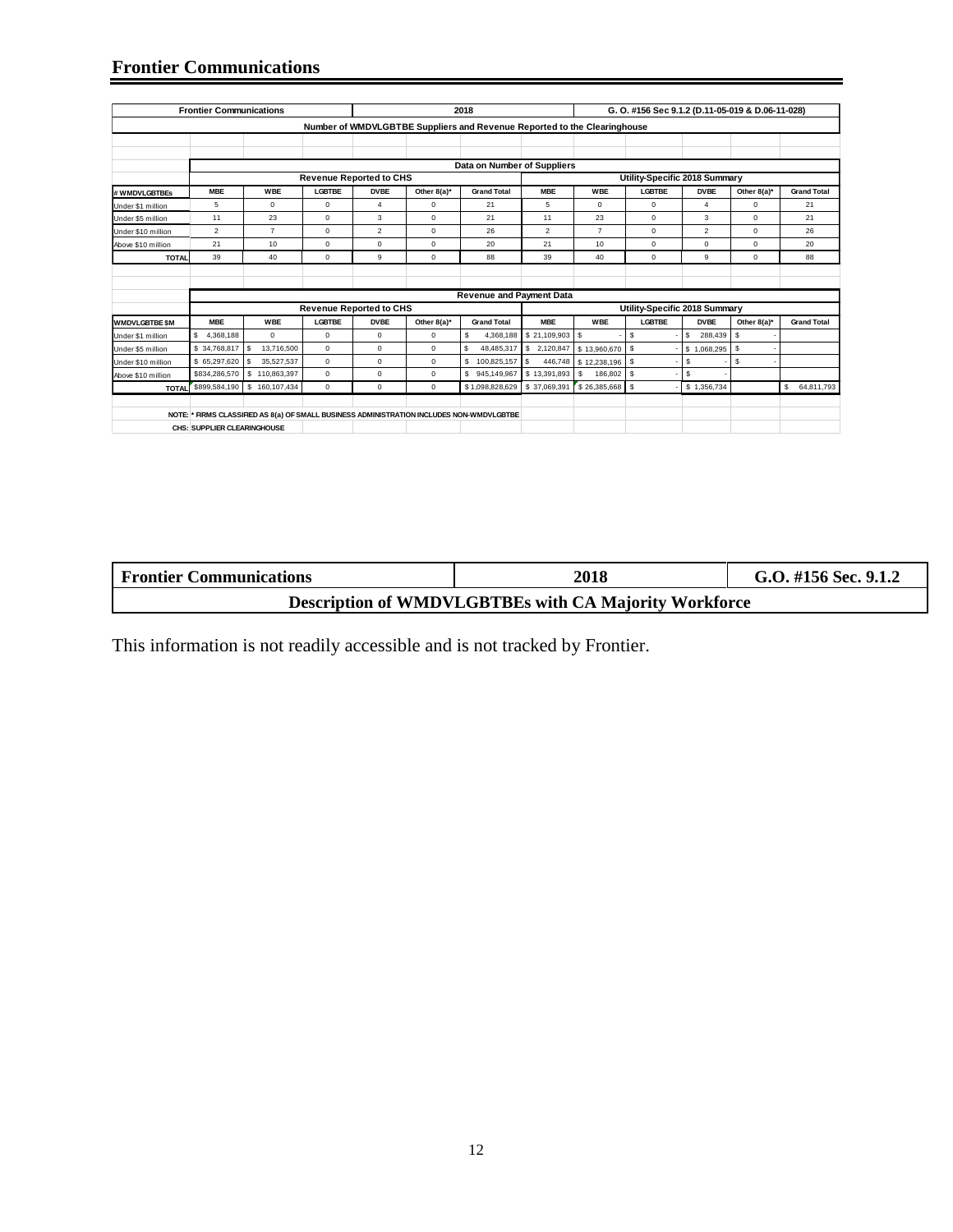| <b>Frontier Communications</b> | 2018                               | G.O. #156 Sec. 9.1.3 |
|--------------------------------|------------------------------------|----------------------|
|                                | <b>WMDVLGBTBE Program Expenses</b> |                      |

The following is a summary of Frontier's WMDVLGBTBE program expenses incurred in 2018.

| <b>Expense Category</b>   | 2018      |
|---------------------------|-----------|
| Wages                     | \$250,000 |
| Other Employee Expenses   | \$18,575  |
| <b>Program Expenses</b>   | \$15,000  |
| <b>Reporting Expenses</b> | \$112,700 |
| Training                  | \$0       |
| Consultants               | \$0       |
| Sponsorships              | \$109,871 |
| <b>TOTAL</b>              | \$506,146 |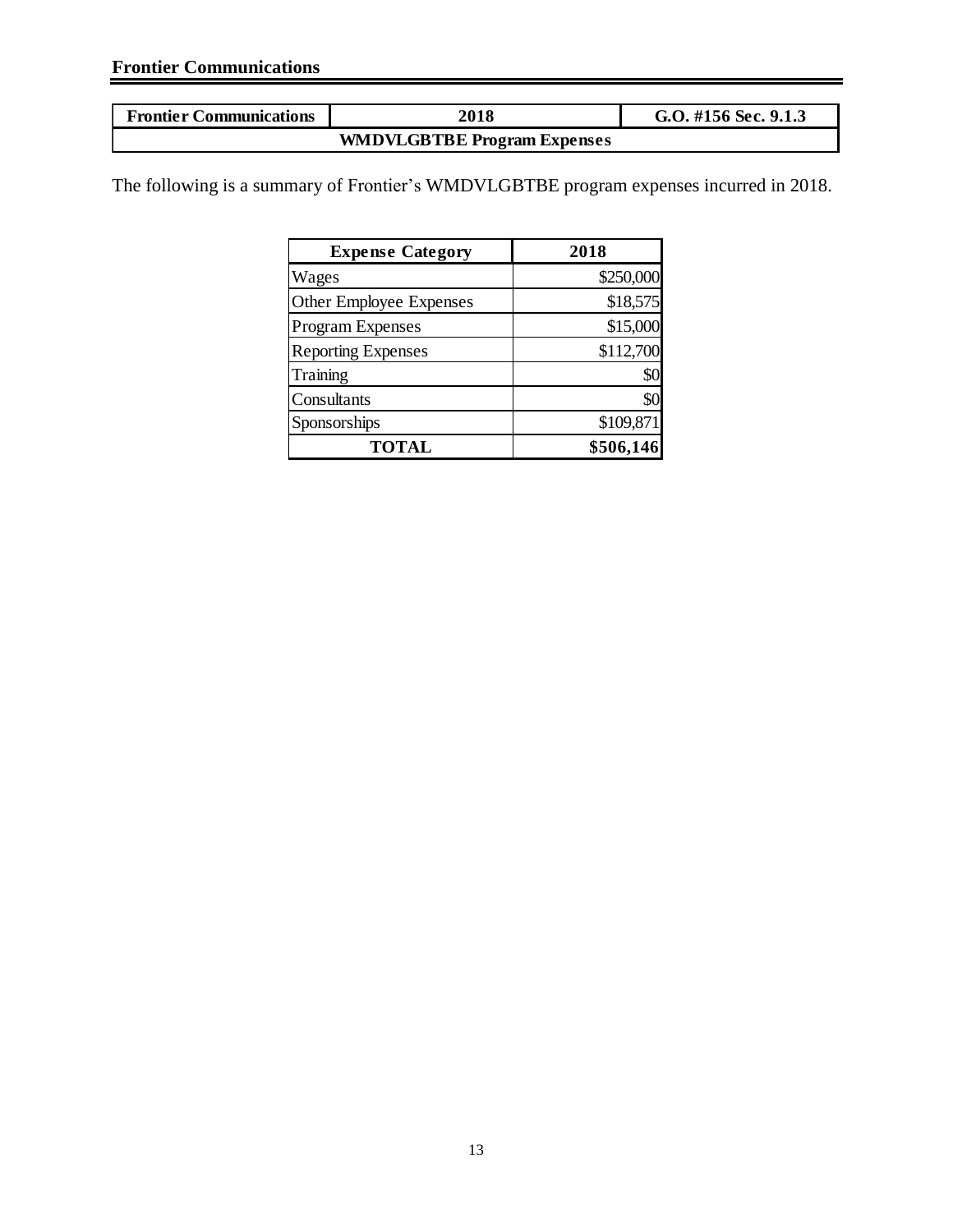#### **9.1.4 A DESCRIPTION OF PROGRESS IN MEETING OR EXCEEDING SET GOALS AND AN EXPLANATION OF ANY CIRCUMSTANCES THAT MAY HAVE CAUSED THE UTILITY TO FALL SHORT OF ITS GOALS**

In 2018, Frontier spent 40.47 percent of its procurement dollars with women, minority, and disabled veteran owned business enterprises. Frontier exceeded the GO 156 diversity spend goals for women and minority owned business enterprises. However, Frontier's efforts with DVLGBTBE came in below target. In 2018, in an effort to increase spend with DVBEs, Frontier entered negotiations with a DVBE supplier to support logistics and peripherals. Additionally, in 2019, Frontier is developing relationships with LGBTBE construction suppliers for upcoming projects. These initiatives will provide procurement opportunities for DVLGBTBE suppliers in 2019 and beyond.

| <b>Frontier Communications</b>                                                | 2018                                |                   | G.O. #156 Sec. 9.1.4 |
|-------------------------------------------------------------------------------|-------------------------------------|-------------------|----------------------|
|                                                                               | <b>WMDVLGBTBE Results and Goals</b> |                   |                      |
|                                                                               |                                     |                   |                      |
|                                                                               |                                     |                   |                      |
| Category                                                                      | 2018 Results                        | <b>2018 Goals</b> |                      |
| <b>Minority Men</b>                                                           | 16.94%                              | 15%               |                      |
| <b>Minority Women</b>                                                         | 6.79%                               | 5%                |                      |
| <b>Minority Business Enterprise</b><br>(MBE)                                  | 23.73%                              | 20%               |                      |
| <b>Women Business Enterprise (WBE)</b>                                        | 15.97%                              | 5%                |                      |
| Lesbian, Gay, Bisexual,<br><b>Transgender Business Enterprise</b><br>(LGBTBE) | $0.00\%$                            | $0\%$             |                      |
| <b>Disabled Veteran Business (DVBE)</b>                                       | $0.77\%$                            | 1.50%             |                      |
| <b>TOTAL WMDVLGBTBE</b>                                                       | 40.47%                              | 26.50%            |                      |
|                                                                               |                                     |                   |                      |
| % - PERCENTAGE OF NET PROCUREMENT                                             |                                     |                   |                      |

Frontier closely monitored progress and took additional steps to meet its WMDVLGBTBEs goals through the procurement opportunities associated with construction, outside plant maintenance and materials management. Frontier's supplier diversity team led a strategic cross-functional effort to identify key focus areas. The team targeted large and small Request for Proposals ("RFP") across the various products/services that had California spend impact. Some of these products and services included fiber optic cable, inside wire, network construction, and fiber to the premises ("FTTP"). The supplier diversity team worked directly with cross-functional teams to ensure that WMDVLGBTBE suppliers were considered for every opportunity.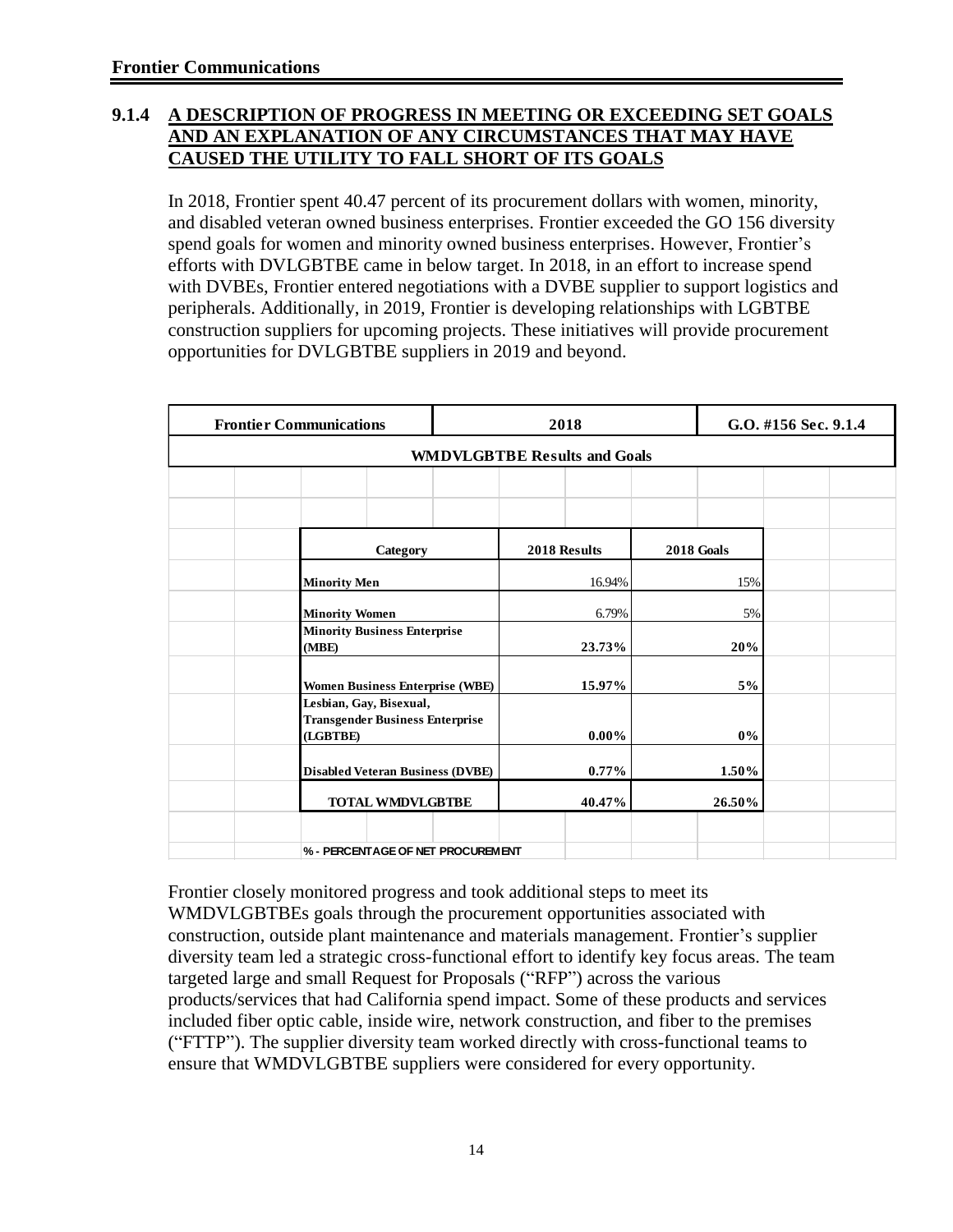| Category                      | 2016         | 2017         | 2018         |
|-------------------------------|--------------|--------------|--------------|
| <b>Total WMDVLGBTBE Spend</b> | \$52,510,165 | \$80,824,211 | \$79,351,274 |
| <b>MBE</b> Total              | \$34,284,530 | \$51,273,093 | \$46,537,162 |
| <b>WBE Total</b>              | \$17,535,088 | \$27,765,467 | \$31,304,265 |
| <b>DVBE</b> Total             | \$661,973    | \$1,785,651  | \$1,509,847  |
| <b>LGBT</b> Total             | \$28,574     | \$0          | \$0          |

The 2018 reported WMDVLGBTBEs overall expenditures of \$79,351,274 represents a slight year over year decrease in WMDVLGBTBEs spend. This decrease is attributed to the loss of nearly \$5 million in diversity spend with two minority women owned businesses that experienced a change of ownership structure in 2018. While these changes can be unexpected and may have a negative impact on overall diversity spend numbers, they are not reflective of an ineffective program, rather, a measure of success as the entrepreneurs liquidating all or part of their ownership. One of the primary goals of the program is to assist in the growth of diverse businesses, and this is a natural byproduct of business successes. Frontier is encouraged by the success of these two businesses and remain steadfast in our commitment to provide opportunities for diverse businesses to succeed.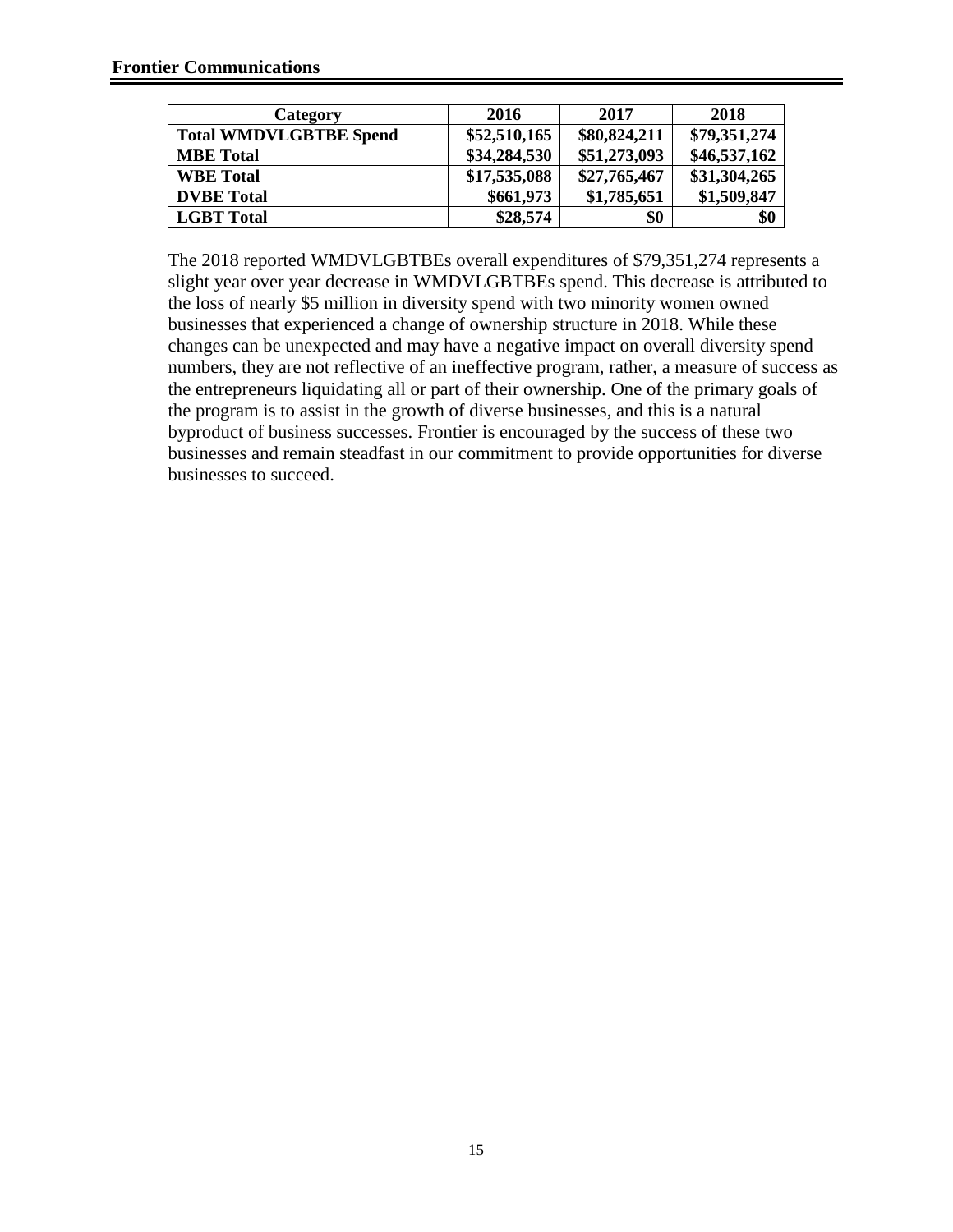#### **9.1.5 DESCRIPTION OF PRIME CONTRACTOR UTILIZATION OF WMDVLGBTBE SUBCONTRACTORS**

Frontier's supply chain/strategic sourcing department continued to focus on second tier spend that provided a direct means to increase contracting opportunities for WMDVLGBTBEs through prime supplier engagement.

Frontier's supply chain/strategic sourcing department renegotiated grandfathered agreements to ensure diversity clauses are included in applicable supplier agreements. We also requested that new suppliers certify WMDVLGBTBE status during initial registration via our online portal. Frontier's supply chain/strategic sourcing department also worked with prime suppliers to ensure utilization of diverse suppliers and to ensure they meet their utilization requirements. In addition, Frontier encouraged prime suppliers to explore areas of opportunity and expansion of WMDVLGBTBEs.

| <b>Frontier Communications</b> |                                                                                          | 2018                                                                 |                                                           | G.O. #156 Sec. 9.1.5                            |                                                                                        |                                                                               |             |                                   |  |  |
|--------------------------------|------------------------------------------------------------------------------------------|----------------------------------------------------------------------|-----------------------------------------------------------|-------------------------------------------------|----------------------------------------------------------------------------------------|-------------------------------------------------------------------------------|-------------|-----------------------------------|--|--|
|                                |                                                                                          | Summary of Prime Contractor Utilization of WMDVLGBTBE Subcontractors |                                                           |                                                 |                                                                                        |                                                                               |             |                                   |  |  |
|                                |                                                                                          |                                                                      |                                                           |                                                 |                                                                                        |                                                                               |             |                                   |  |  |
|                                |                                                                                          |                                                                      |                                                           |                                                 |                                                                                        |                                                                               |             |                                   |  |  |
|                                |                                                                                          |                                                                      |                                                           |                                                 |                                                                                        |                                                                               |             |                                   |  |  |
|                                | <b>Minority</b><br>Male                                                                  | <b>Minority</b><br>Female                                            | <b>Minority</b><br><b>Business</b><br>Enterprise<br>(MBE) | Women<br><b>Business</b><br>Enterprise<br>(WBE) | Lesbian, Gay,<br>Bisexual,<br>Transgender<br><b>Business</b><br>Enterprise<br>(LGBTBE) | <b>Disabled</b><br><b>Veterans</b><br><b>Business</b><br>Enterprise<br>(DVBE) | Other 8(a)* | <b>TOTAL</b><br><b>WMDVLGBTBE</b> |  |  |
| Direct \$                      | \$30,536,320                                                                             | \$6,533,071                                                          | \$37,069,391                                              | \$26,385,668                                    | \$0                                                                                    | \$1,356,734                                                                   | \$0         | \$64,811,793                      |  |  |
| Subcontracting \$              | \$2,688,533                                                                              | \$6,779,238                                                          | \$9,467,771                                               | \$4,918,597                                     | \$0                                                                                    | \$153,113                                                                     | \$0         | \$14,539,481                      |  |  |
| Total \$                       | \$33,224,853                                                                             | \$13,312,309                                                         | \$46,537,162                                              | \$31,304,265                                    | \$0                                                                                    | \$1,509,847                                                                   | \$0         | \$79,351,274                      |  |  |
|                                |                                                                                          |                                                                      |                                                           |                                                 |                                                                                        |                                                                               |             |                                   |  |  |
| Direct%                        | 15.57%                                                                                   | 3.33%                                                                | 18.91%                                                    | 13.46%                                          | 0.00%                                                                                  | 0.69%                                                                         | 0.00%       | 0.00%                             |  |  |
| Subcontracting %               | 1.37%                                                                                    | 3.46%                                                                | 4.82%                                                     | 2.51%<br>0.00%                                  |                                                                                        | 0.08%                                                                         | 0.00%       | 0.00%                             |  |  |
| Total %                        | 16.94%                                                                                   | 6.79%                                                                | 23.73%                                                    | 15.97%                                          | 0.00%                                                                                  | 0.77%                                                                         | 0.00%       | 40.47%                            |  |  |
| Net Procurement**              |                                                                                          | \$196,075,192                                                        |                                                           |                                                 |                                                                                        |                                                                               |             |                                   |  |  |
|                                | NOTE: *FIRMS CLASSIFIED AS 8(a) OF SMALL BUSINESS ADMINISTRATION INCLUDES NON-WMDVLGBTBE |                                                                      |                                                           |                                                 |                                                                                        |                                                                               |             |                                   |  |  |
|                                | **NET PROCUREMENT INCLUDES PURCHASE ORDER, NON-PURCHASE ORDER, AND CREDIT CARD DOLLARS   |                                                                      |                                                           |                                                 |                                                                                        |                                                                               |             |                                   |  |  |
|                                | % - PERCENTAGE OF NET PROCUREMENT                                                        |                                                                      |                                                           |                                                 |                                                                                        |                                                                               |             |                                   |  |  |
|                                | Direct - DIRECT PROCUREMENT                                                              |                                                                      |                                                           |                                                 |                                                                                        |                                                                               |             |                                   |  |  |
|                                |                                                                                          |                                                                      |                                                           |                                                 |                                                                                        |                                                                               |             |                                   |  |  |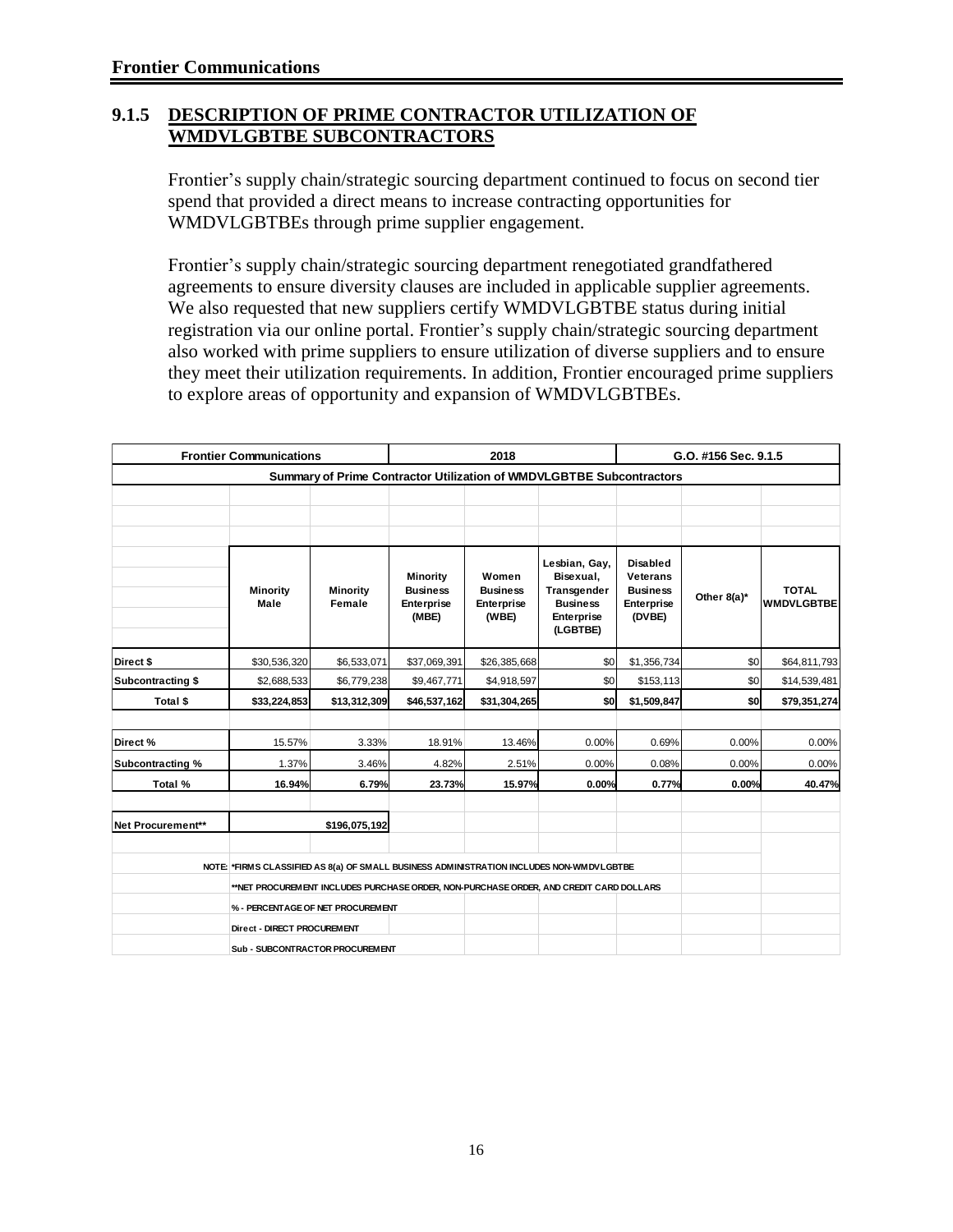#### **9.1.6 A LIST OF WMDVLGBTBE COMPLAINTS RECEIVED DURING THE PAST YEAR, ACCOMPANIED BY A BRIEF DESCRIPTION OF THE NATURE OF EACH COMPLAINT AND ITS RESOLUTION OR CURRENT STATUS:**

Frontier continued its internal appeals process as outlined in GO 156, Section 7, to accept, review and resolve complaints relating to Frontier's supplier diversity program. Frontier did not receive any formal complaints filed with the CPUC in connection with its program during the 2018 reporting period.

#### **9.1.7 A DESCRIPTION OF ANY EFFORTS MADE TO RECRUIT WMDVLGBTBE SUPPLIERS OF PRODUCTS OR SERVICES IN PURCHASING CATEGORIES WHERE WMDVLGBTBE UTILIZATION HAS BEEN LOW, SUCH AS LEGAL AND FINANCIAL SERVICES, FUEL PROCUREMENT, AND AREAS THAT ARE CONSIDERED HIGHLY TECHNICAL IN NATURE.**

Frontier continued to focus on areas of low utilization. To identify diverse suppliers in areas of low utilization, Frontier has:

- Searched for WMDVLGBTBEs within the low utilization categories to make contact and develop relationships that may lead to procurement opportunities.
- Worked actively with other utilities to share ideas on how to identify and solicit new WMDVLGBTBEs.
- Worked with WMDVLGBTBEs that are not certified with the Clearinghouse to complete the necessary documentation to become certified.
- Collaborated with the Small Business Association to identify small minority businesses for procurement opportunities.

### **9.1.11 WMDVLGBTBE FUEL PROCUREMENT**

Not Applicable

#### **10.0 2018 ANNUAL PLAN**

#### **10.1.1 WMDVLGBTBE SHORT-TERM, MID-TERM AND LONG-TERM GOALS**

GO 156, Section 10.1.1 requires that the annual plan include a discussion of the short-, mid- and long-term goals as required by Section 8. Frontier has provided these goals on the attached spreadsheet, with a breakdown by Standard Industrial Classification ("SIC") Major Group, and Product category, for the utilization of WMDVLGBTBE vendors. Frontier's goals recognize our continued commitment to provide WMDVLGBTBEs opportunities.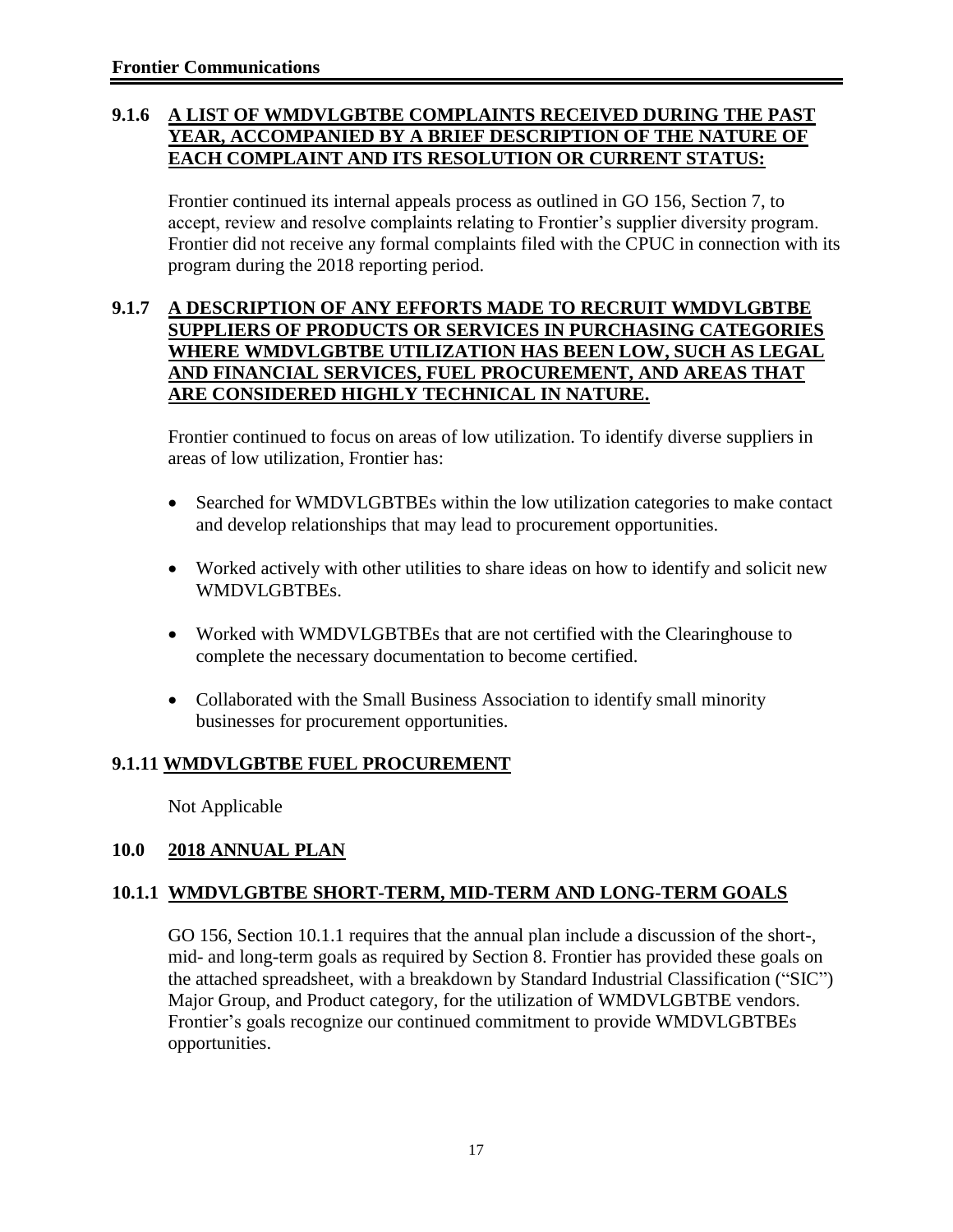| Communications<br>Frontier | 2018 | G.O. #156 Sec. 10.1.1<br>. |
|----------------------------|------|----------------------------|
|                            |      |                            |

**WMDVLGBTBE Annual SHORT, MID, AND LONG-TERM Goals by Product and Service Category**

|                                                     | Short-Term 2019                                      |                                                |                                                                                        |                                                   |                                             |       | Mid-Term 2021                                         |                                                                                                 |                                              |                                             |                                      |                                   | Long-Term 2022                                                                                         |                                       |                       |  |  |
|-----------------------------------------------------|------------------------------------------------------|------------------------------------------------|----------------------------------------------------------------------------------------|---------------------------------------------------|---------------------------------------------|-------|-------------------------------------------------------|-------------------------------------------------------------------------------------------------|----------------------------------------------|---------------------------------------------|--------------------------------------|-----------------------------------|--------------------------------------------------------------------------------------------------------|---------------------------------------|-----------------------|--|--|
|                                                     | <b>Minority</b><br><b>Business</b> Business<br>(MBE) | Women<br><b>Enterprise Enterprise</b><br>(WBE) | Lesbian, Gay,<br>Bisexual.<br>Transgender<br><b>Business</b><br>Enterprise<br>(LGBTBE) | Disabled<br>Veterans<br><b>Business</b><br>(DVBE) | Enterprise WMDVLGBTBE Enterprise Enterprise | (MBE) | Minority   Women<br><b>Business Business</b><br>(WBE) | Lesbian, Gay, Disabled<br>Bisexual.<br>Transgender<br><b>Business</b><br>Enterprise<br>(LGBTBE) | <b>Veterans</b><br><b>Business</b><br>(DVBE) | Enterprise WMDVLGBTBE Enterprise Enterprise | Minority<br><b>Business</b><br>(MBE) | Women<br><b>Business</b><br>(WBE) | Lesbian, Gay, Disabled<br>Bisexual.<br><b>Transgender</b><br><b>Business</b><br>Enterprise<br>(LGBTBE) | Veterans<br><b>Business</b><br>(DVBE) | Enterprise WMDVLGBTBE |  |  |
| <b>Products</b>                                     |                                                      |                                                |                                                                                        |                                                   |                                             |       |                                                       |                                                                                                 |                                              |                                             |                                      |                                   |                                                                                                        |                                       |                       |  |  |
| Category 34 - Fabricated Products & Transport Equip | 0.00%                                                | 1.00%                                          | 0.00%                                                                                  | 2.00%                                             | 3.00%                                       | 1.50% | 0.00%                                                 | 0.00%                                                                                           | 2.50%                                        | 4.00%                                       | 2.00%                                | 1.00%                             | 0.00%                                                                                                  | 5.00%                                 | 8.00%                 |  |  |
| Category 35 - Industrial & Computer Machinery       | 1.20%                                                | 0.80%                                          | 0.00%                                                                                  | 0.00%                                             | 2.00%                                       | 2.00% | 1.00%                                                 | 0.00%                                                                                           | 0.00%                                        | 3.00%                                       | 3.00%                                | 3.00%                             | 0.00%                                                                                                  | 0.00%                                 | 6.00%                 |  |  |
| Category 36 - Electrical Equipment Components       | 4.50%                                                | 1.50%                                          | 0.00%                                                                                  | 0.00%                                             | 6.00%                                       | 4.50% | 1.50%                                                 | 0.00%                                                                                           | 0.00%                                        | 6.00%                                       | 0.00%                                | 0.00%                             | 0.00%                                                                                                  | 0.00%                                 | 0.00%                 |  |  |
| Category 38 - Measurement Equipment                 | 0.00%                                                | 1.00%                                          | 0.00%                                                                                  | 0.00%                                             | 1.00%                                       | 0.00% | 0.00%                                                 | 1.00%                                                                                           | 0.00%                                        | 1.00%                                       | 0.00%                                | 0.00%                             | 2.00%                                                                                                  | 0.00%                                 | 2.00%                 |  |  |
| Category 50 - Durable Goods                         | 0.00%                                                | 0.00%                                          | 0.00%                                                                                  | 0.00%                                             | 0.00%                                       | 0.00% | 0.00%                                                 | 0.00%                                                                                           | 0.00%                                        | 0.00%                                       | 0.00%                                | 0.00%                             | 0.00%                                                                                                  | 0.00%                                 | 0.00%                 |  |  |
| Category 51 - Wholesale Trade - Nondurable goods    | 0.00%                                                | 0.00%                                          | 0.00%                                                                                  | 0.00%                                             | 0.00%                                       | 0.00% | 0.00%                                                 | 0.00%                                                                                           | 0.00%                                        | 0.00%                                       | 0.00%                                | 0.00%                             | 0.00%                                                                                                  | 0.00%                                 | 0.00%                 |  |  |
| Subtotal                                            | 5.70%                                                | 4.30%                                          | 0.00%                                                                                  | 2.00%                                             | 12.00%                                      | 8.00% | 2.50%                                                 | 1.00%                                                                                           | 2.50%                                        | 14.00%                                      | 5.00%                                | 4.00%                             | 2.00%                                                                                                  | 5.00%                                 | 16.00%                |  |  |

|                                                                                | Short-Term 2019                                                             |                                   |                                                                                        |                                                   |                                             |                                      | Mid-Term 2021                     |                                                                                                 |                                              |                                             |                                      |                                   | Long-Term 2022                                                                         |                                                   |                       |  |  |
|--------------------------------------------------------------------------------|-----------------------------------------------------------------------------|-----------------------------------|----------------------------------------------------------------------------------------|---------------------------------------------------|---------------------------------------------|--------------------------------------|-----------------------------------|-------------------------------------------------------------------------------------------------|----------------------------------------------|---------------------------------------------|--------------------------------------|-----------------------------------|----------------------------------------------------------------------------------------|---------------------------------------------------|-----------------------|--|--|
| <b>Services</b>                                                                | <b>Minority</b><br><b>Business</b><br><b>Enterprise Enterprise</b><br>(MBE) | Women<br><b>Business</b><br>(WBE) | Lesbian, Gay,<br>Bisexual,<br>Transgender<br><b>Business</b><br>Enterprise<br>(LGBTBE) | Disabled<br>Veterans<br><b>Business</b><br>(DVBE) | Enterprise WMDVLGBTBE Enterprise Enterprise | Minority<br><b>Business</b><br>(MBE) | Women<br><b>Business</b><br>(WBE) | Lesbian, Gay, Disabled<br>Bisexual,<br>Transgender<br><b>Business</b><br>Enterprise<br>(LGBTBE) | <b>Veterans</b><br><b>Business</b><br>(DVBE) | Enterprise WMDVLGBTBE Enterprise Enterprise | Minority<br><b>Business</b><br>(MBE) | Women<br><b>Business</b><br>(WBE) | Lesbian, Gay,<br>Bisexual.<br>Transgender<br><b>Business</b><br>Enterprise<br>(LGBTBE) | Disabled<br>Veterans<br><b>Business</b><br>(DVBE) | Enterprise WMDVLGBTBE |  |  |
| Category 15 - Building Construction - General Construction, Operative Builders | 5.00%                                                                       | 3.00%                             | 0.50%                                                                                  | 2.00%                                             | 10.50%                                      | 5.00%                                | 3.75%                             | 1.00%                                                                                           | 3.00%                                        | 12.75%                                      | 5.50%                                | 3.75%                             | 1.50%                                                                                  | 3.00%                                             | 13.75%                |  |  |
| Category 48 - Business Consulting Services, Not Elsewhere Classified           | 0.00%                                                                       | 4.00%                             | 0.00%                                                                                  | 1.00%                                             | 5.00%                                       | 0.00%                                | 4.00%                             | 0.00%                                                                                           | 0.00%                                        | 4.00%                                       | 0.00%                                | 5.00%                             | 0.00%                                                                                  | 0.00%                                             | 5.00%                 |  |  |
| Category 75 - Automotive Repair and Service                                    | 3.00%                                                                       | 0.00%                             | 0.00%                                                                                  | 0.00%                                             | 3.00%                                       | 3.25%                                | 0.00%                             | 0.00%                                                                                           | 0.00%                                        | 3.25%                                       | 4.00%                                | 0.00%                             | 0.00%                                                                                  | 0.00%                                             | 4.00%                 |  |  |
| Category 73- Business Services                                                 | 3.00%                                                                       | 3.00%                             | 0.00%                                                                                  | 0.00%                                             | 6.00%                                       | 4.00%                                | 3.00%                             | 0.00%                                                                                           | 0.00%                                        | 7.00%                                       | 5.00%                                | 4.00%                             | 0.00%                                                                                  | 0.00%                                             | 9.00%                 |  |  |
| Category 72 - Logistics & Shipping                                             | 4.00%                                                                       | 0.00%                             | 0.00%                                                                                  | 0.00%                                             | 4.00%                                       | 4.75%                                | 0.00%                             | 0.00%                                                                                           | 0.00%                                        | 4.75%                                       | 2.00%                                | 0.00%                             | 0.00%                                                                                  | 1.00%                                             | 3.00%                 |  |  |
| Category 87 - Facilities                                                       | 0.00%                                                                       | 0.00%                             | 0.75%                                                                                  | 0.00%                                             | 0.75%                                       | 0.00%                                | 0.00%                             | 0.00%                                                                                           | 0.00%                                        | 0.00%                                       | 0.00%                                | 0.00%                             | 0.00%                                                                                  | 0.00%                                             | 0.00%                 |  |  |
| Subtotal                                                                       | 15.00%                                                                      | 10.00%                            | 1.25%                                                                                  | 3.00%                                             | 29.25%                                      | 17.00%                               | 10.75%                            | 1.00%                                                                                           | 3.00%                                        | 31.75%                                      | 16.50%                               | 12.75%                            | 1.50%                                                                                  | 4.00%                                             | 34.75%                |  |  |
|                                                                                |                                                                             |                                   |                                                                                        |                                                   |                                             |                                      |                                   |                                                                                                 |                                              |                                             |                                      |                                   |                                                                                        |                                                   |                       |  |  |
| <b>Total Products and Services</b>                                             | 20.70%                                                                      | 14.30%                            | 1.25%                                                                                  | 5.00%                                             | 41.25%                                      | 25.00%                               | 13.25%                            | 2.00%                                                                                           | 5.50%                                        | 45.75%                                      | 21.50%                               | 16.75%                            | 3.50%                                                                                  | 9.00%                                             | 50.75%                |  |  |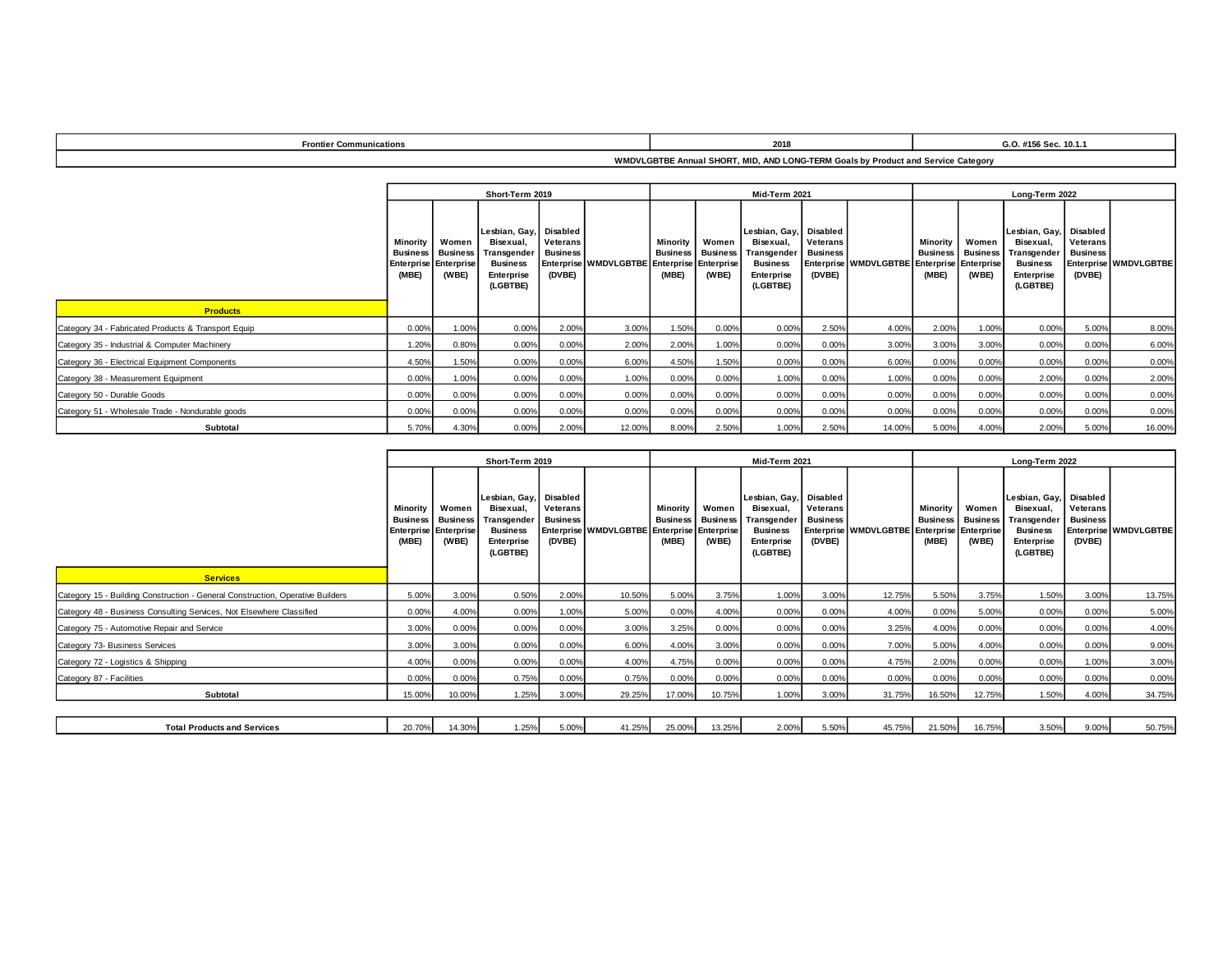#### **10.1.2 A DESCRIPTION OF WMDVLGBTBE PROGRAM INTERNAL AND EXTERNAL ACTIVITIES PLANNED FOR THE NEXT CALENDAR YEAR:**

#### **PLANNED WMDVLGBTBE PROGRAM ACTIVITIES FOR 2019**

Frontier is committed to continuing to strengthen its supplier diversity results. Frontier's supplier diversity team will lead internal and external activities to further develop our program and increase opportunities for WMDVLGBTBEs. A summary of these activities is described below:

### **INTERNAL PROGRAM ACTIVITIES**

- Develop and implement strategic plans to increase commitments to existing diverse suppliers and to provide opportunities for suppliers in low utilization areas based on quarterly review forecasting.
- Maintain supplier diversity's participation on cross-functional teams for RFPs and contracts to drive inclusion of diverse suppliers as subcontractors/2nd tier vendors in Frontier procurement opportunities.
- Partner and collaborate with internal business leaders to develop and implement strategies to increase diverse spend.
- Partner with sourcing and strategic prime suppliers to ensure multi-tier diversity inclusion.
- Communicate Frontier's short and long-term supplier diversity related strategic directions to key internal stakeholders.
- Regularly monitor, review and analyze reports to track progress to ensure diversity initiatives are being executed.
- Continue to collaborate with minority and non-minority advocacy organizations and prime contractors to support doing business with and encourage economic development of WMLGBTDVBEs.
- Continue to place high priority to encourage Frontier's prime suppliers to diversify their base of WMLGBTDVBE suppliers and subcontractors and develop relationships that will be mutually beneficial.
- Continue to work with local community-based organizations to identify suppliers as well as the Supplier Clearinghouse database and National Gay & Lesbian Chamber of Commerce to locate LGBTBE suppliers.

### **EXTERNAL PROGRAM ACTIVITIES**

Frontier will continue to develop its supplier diversity program, with an emphasis on outreach to the supplier community, web-based tools to allow effective supplier access,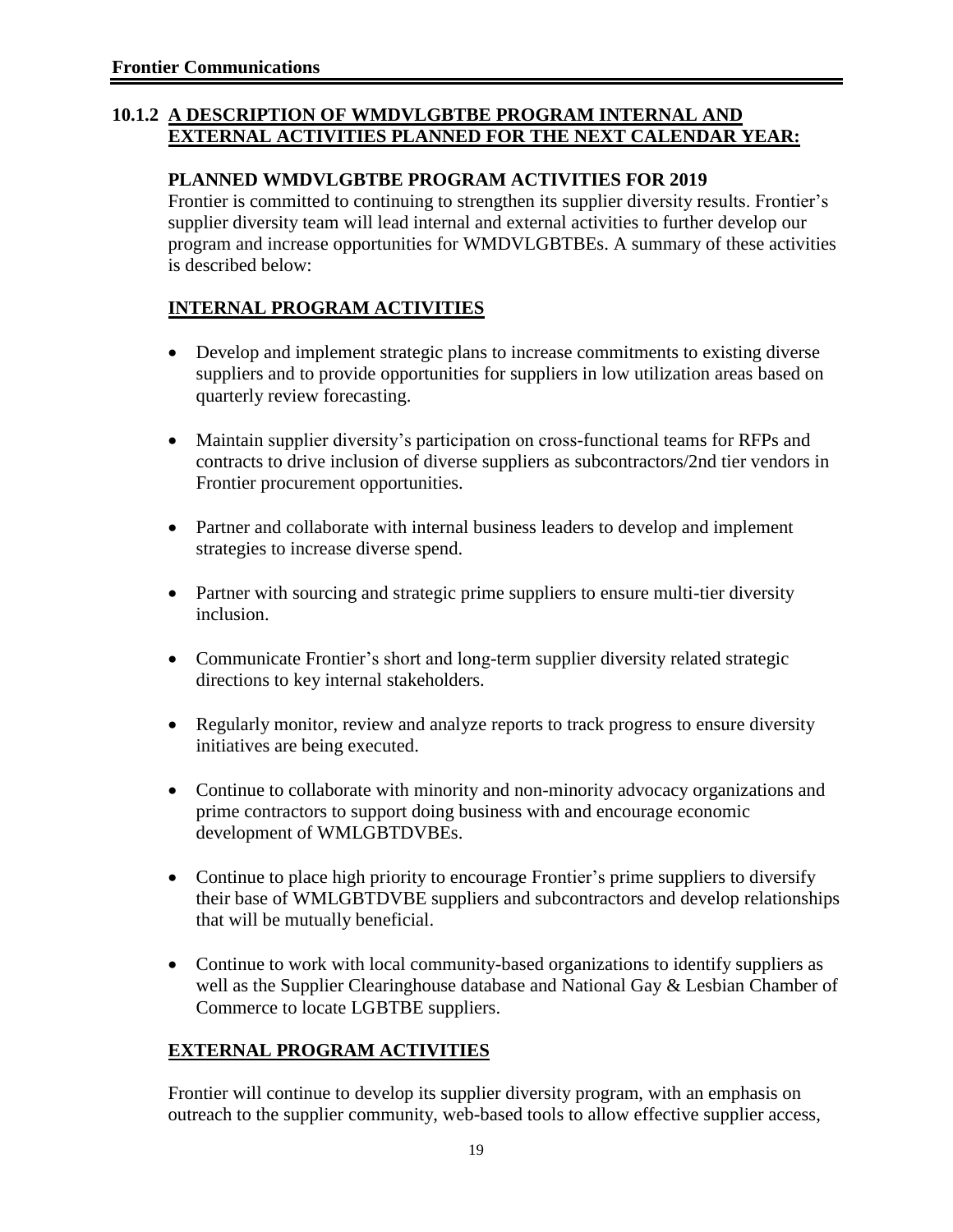and the development of best practices. Frontier will also closely monitor opportunities to increase spending results, to promote supplier diversity and to meet its objectives, including:

- Work with various chambers of commerce and business associations to conduct oneon-one meetings between WMDVLGBTBEs and Frontier's sourcing leaders to discuss both current opportunities in California and general Frontier requirements for the applicable product or service.
- Participate in local, regional and national supplier diversity events such as: conferences, forums, symposiums, trade fairs and workshops to build awareness of Frontier's procurement requirements by participating in business matchmaking and one-on-one supplier meetings.
- Work closely with prime suppliers to ensure they meet their 2nd tier utilization requirements and review and expand areas of opportunity for diverse spend.

#### **10.1.3 PLANS FOR RECRUITING WMDVLGBTBE VENDORS OF LOW UTILIZED AREAS:**

Frontier will continue to:

- Develop and implement strategic plans to increase commitments to existing diverse suppliers and to provide opportunities for suppliers in low utilization areas.
- Work with community organizations to drive diverse participation in Frontier sourcing opportunities.
- Benchmark with other utilities to identify diverse suppliers in low utilization areas.
- Increase supplier diversity's participation on cross functional teams for RFPs for services that historically have lower levels of diverse spend including alternate sales channels, network electronics and professional services to drive inclusion of diverse suppliers for procurement opportunities.

#### **10.1.4 PLANS FOR SEEKING AND/OR RECRUITING WMDVLGBTBE VENDORS IN ANY EXCLUDED CATEGORY AND AREAS WHERE SUPPLIERS ARE CURRENTLY UNAVAILABLE**

The CPUC issued Decision 05-11-024 on November 13, 2005 in which it eliminated the use of exclusions in reporting diversity procurement results. Frontier has not used exclusions in providing this report.